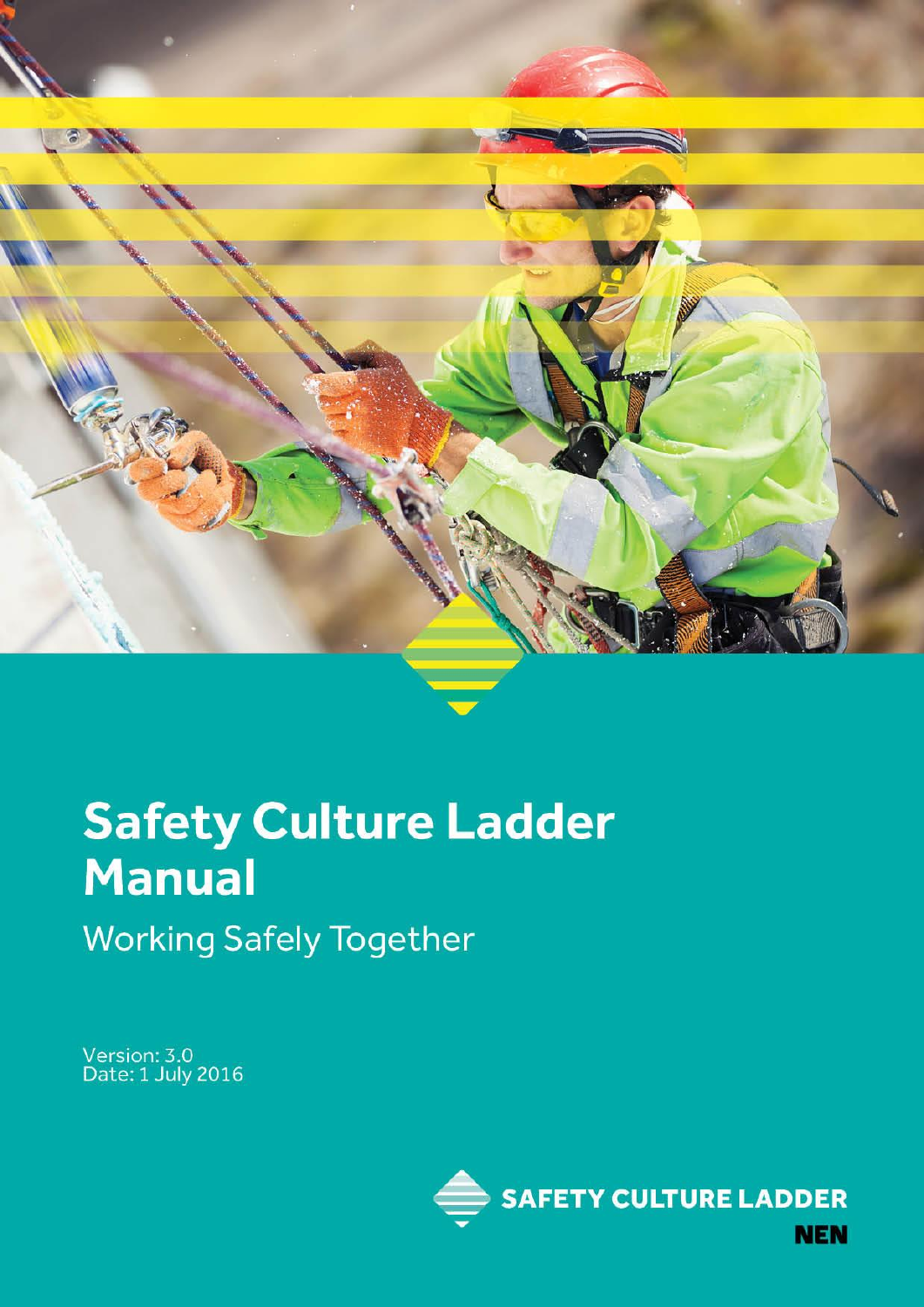

# **Safety Culture Ladder Manual**

**Working Safely Together**

Version: 3.0 Date: 1 July 2016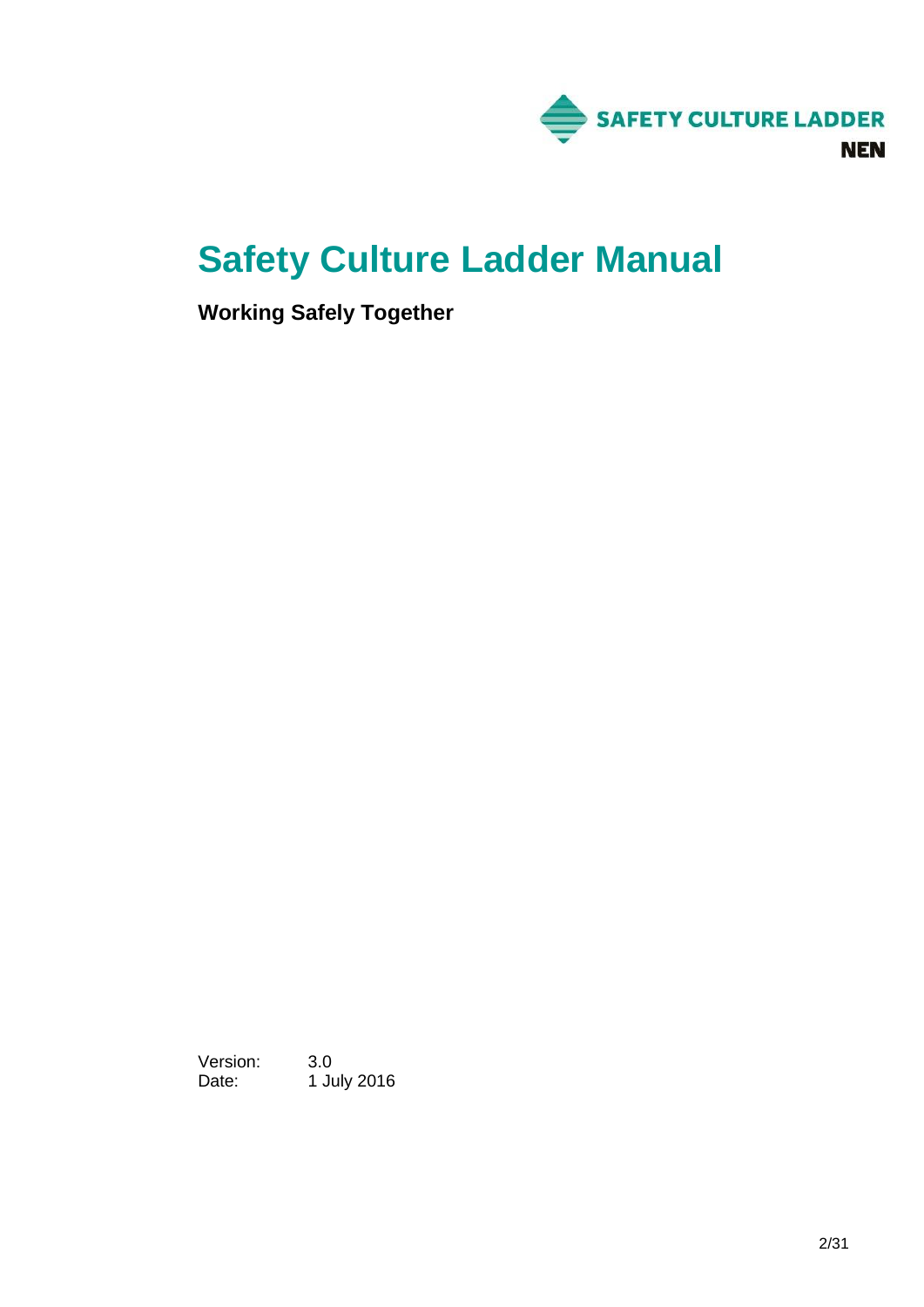

# **Introduction**

The Safety Culture Ladder Manual is the framework document for Safety Culture Ladder certification. It includes all the required formal information on the certification processes. The framework provides clarification and objectives, methods, requirements and definitions.

From Step 2, a definition is provided of what a company must comply with (the requirement), what the accompanying criteria are (the standard), how these criteria are valued (the scores) and what the independent auditors should pay attention to (the auditor guideline). Step 2 is also the minimum step for a ladder audit. If following an audit, a company does not achieve Step 2, it will 'automatically' receive Step 1.

A Safety Culture Ladder audit is always performed by 2 auditors in order to ensure a well-balanced and objective opinion. These 2 auditors need not necessarily be from the same certification authority.

The Safety Culture Ladder is owned and managed by NEN. The Manual and the Certification Scheme are published on the website www.safetycultureladder.org and can be downloaded free of charge.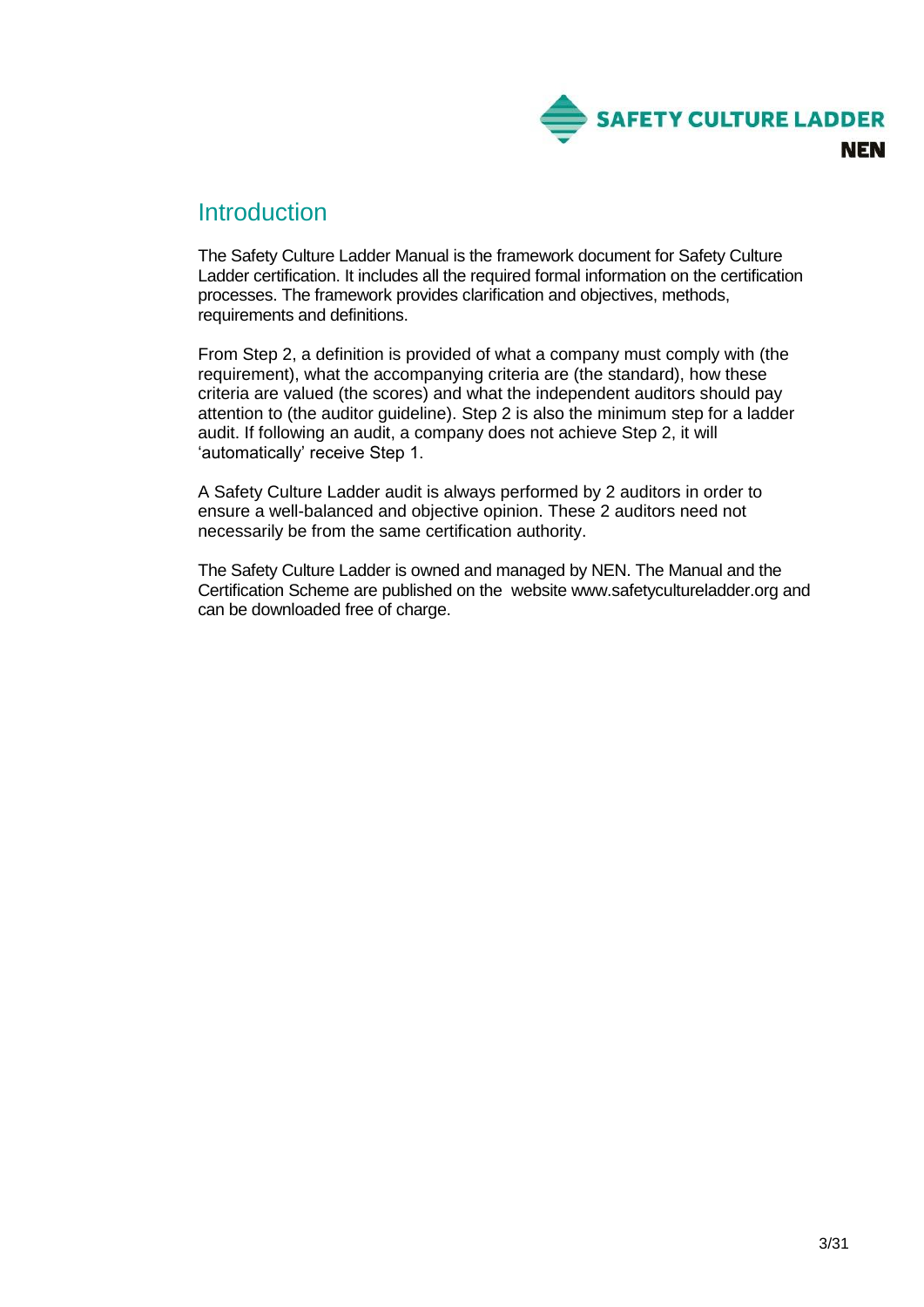

# Preface

Almost daily the media reports incidents in which workers are injured in the course of their duties. Sometimes it's about minor incidents, sometimes it's about accidents with serious injuries or even fatalities. The responsibility lies with all parties involved, both employers and employees. There are systems, structures, rules and regulations in place to avoid accidents, but that alone is not sufficient to prevent unsafe situations.

A key factor is awareness at all levels of the organization's own contribution to safety. This has everything to do with attitude, behaviour and culture. Has there been created a setting in which people dare to express themselves if there is an unsafe situation? Is safety often talked about and are employees being heard on safety issues?

In recent years, ProRail has developed the safety culture ladder and expanded it widely into the rail market. Since then the safety culture ladder is widely accepted and has made a major contribution to the safety consciousness within the entire rail industry. It's a huge success because this system is based especially on attitude, behaviour and culture, and furthermore, includes the entire chain of stakeholders, rather than only individual organizations. To roll out this system even further into other sectors in the Netherlands, ProRail asked NEN to become the scheme owner and to take over the scheme management of this safety culture system.

This transition has laid out the groundwork to bring the system under consideration in other sectors, therefore those sectors can also improve their safety awareness. The safety culture ladder provides sufficient basis for companies to improve safety in their own businesses as well as in the entire chain. This can be achieved through tendering and procurement processes or in other ways.

Working safely and healthy is a responsibility we share together!

Johan van den Elzen Chairman Board of Stakeholders Safety Culture Ladder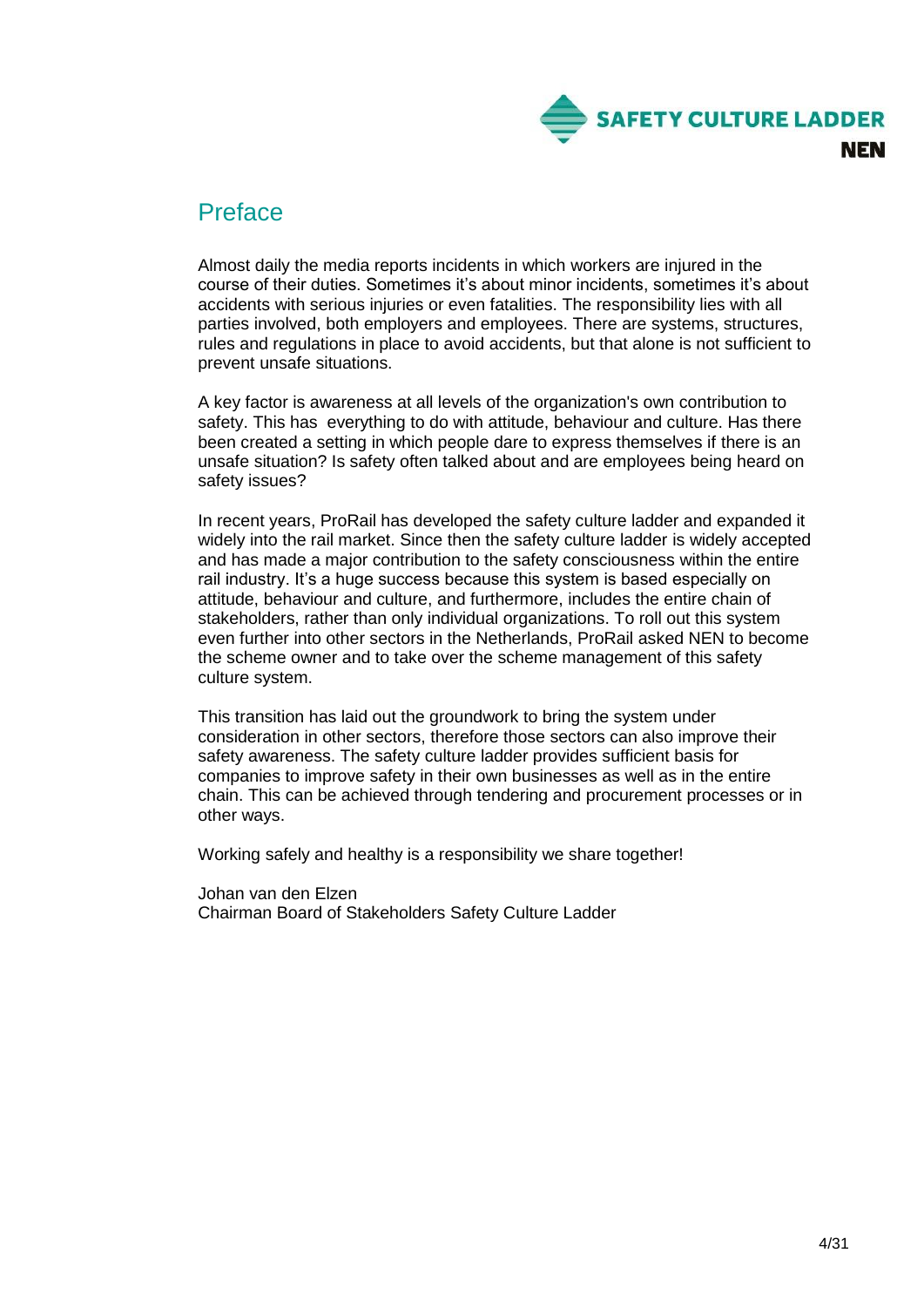

# **Contents**

| 1    | <b>Introduction</b>                                | 6  |
|------|----------------------------------------------------|----|
| 2    | Relationship with safety management systems        | 7  |
| 3    | <b>Terms and abbreviations</b>                     | 9  |
| 4    | The Safety Culture Ladder                          | 12 |
| 4.1  | What is the ladder                                 | 12 |
| 4.2  | How does the ladder work                           | 13 |
| 4.3  | For whom is the ladder intended                    | 13 |
| 4.4  | How are company differences handled                | 13 |
| 4.5  | How does assessment take place                     | 13 |
| 4.6  | Who determines the height of the step              | 14 |
| 4.7  | How does the certification proceed                 | 15 |
| 4.8  | When did the ladder come into effect               | 15 |
| 4.9  | Validity of Safety Culture Ladder                  | 16 |
| 4.10 | Description of ladder steps                        | 16 |
| 4.11 | Description of company aspects                     | 17 |
| 5    | <b>Certification audit</b>                         | 19 |
| 5.1  | <b>Authorised Ladder Certification Authorities</b> | 19 |
| 5.2  | Auditor and assessor                               | 20 |
| 5.3  | LCA ladder audit requirements                      | 20 |
| 5.4  | Certification man-day table                        | 22 |
| 5.5  | <b>Scores</b>                                      | 23 |
| 5.6  | Attendance                                         | 24 |
| 5.7  | Audit report                                       | 24 |
| 5.8  | Issue of certificate                               | 25 |
| 5.9  | Validity of certificate                            | 26 |
| 5.10 | Audit process                                      | 26 |
| 6    | Organisation                                       | 28 |
| 6.1  | Who manages the ladder                             | 28 |
| 6.2  | Financing                                          | 29 |
| 6.3  | Document/version management                        | 30 |
| 6.4  | Information and advice                             | 30 |
| 6.5  | Complaints                                         | 30 |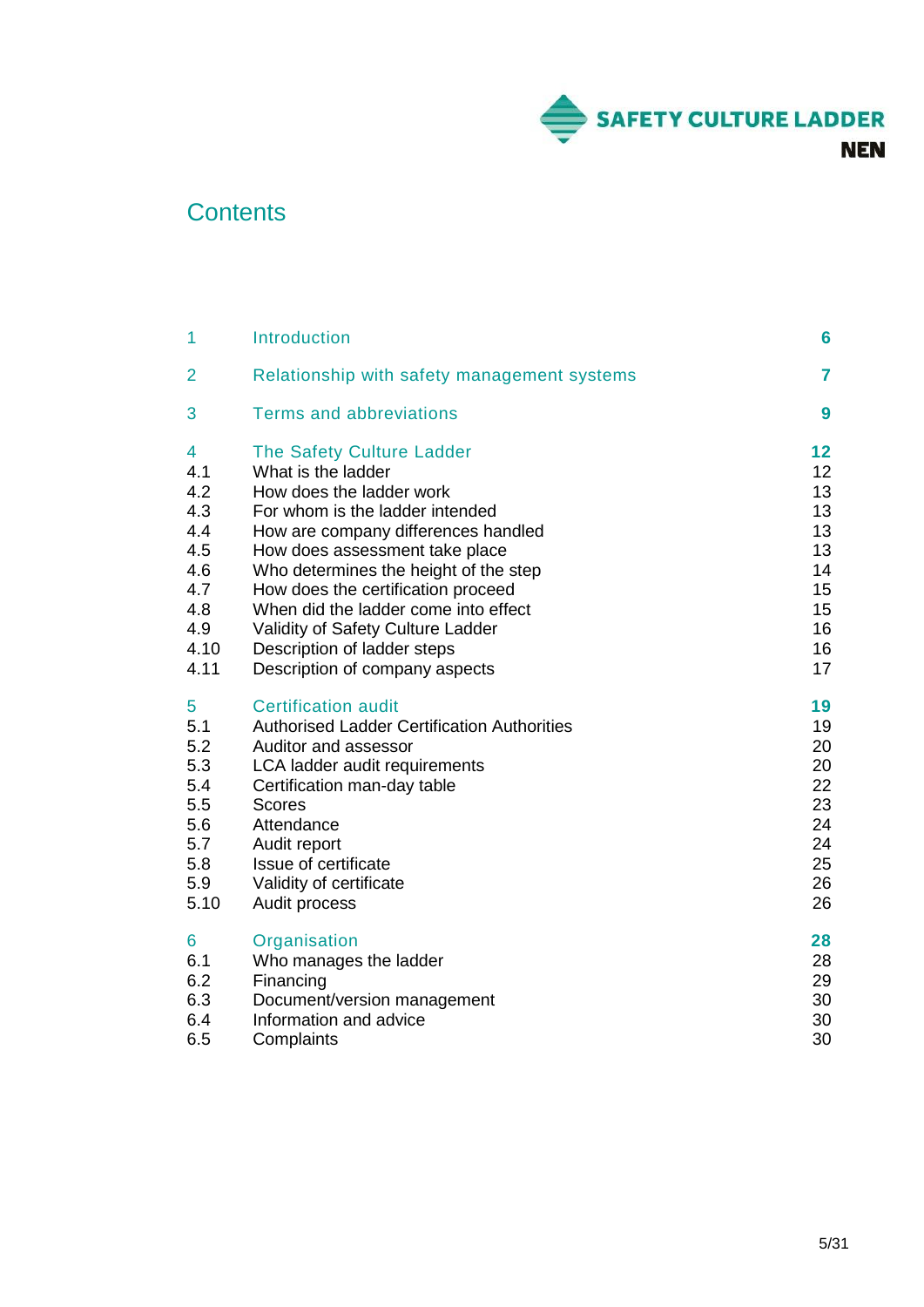

# <span id="page-5-0"></span>1 Introduction

Exceptional requirements made of building work in the 21st century. Work is carried out at a fast pace, often under very complex circumstances. Also, the labour market is subject to change. The traditional structure consisting of a longterm relationship with a single employer is being phased out. Also, building companies are becoming increasingly dependent on foreign employees to provide the necessary expertise. All these changes impact on current working processes. Rising work pressure may, however, never be at the expense of safety.

Together with rail contractors, engineering firms, consultancies and the scientific community, ProRail has developed a Safety Culture Ladder to stimulate safety awareness and safe working practices. Efforts made in this area will be objectively measured and positively valued. Ultimately, the objective is to reduce the number of unsafe situations and incidents (absenteeism, damage).

Use of the Safety Culture Ladder has a broader function, however. It offers a framework for safe working to all parties active in the various sectors, whereby no distinction is made between clients, contractors or suppliers. Safety is something we achieve together, throughout the chain.

The Safety Culture Ladder has been developed in such a manner that the core concept can be generically applied. Additionally, the Safety Culture Ladder offers plenty of room for 'customisation' per sector by interpreting requirements and criteria in a manner appropriate to the specific industry or type of company.

In 2016, ProRail has transferred the ownership and management of the Safety Culture Ladder to NEN (Netherlands Standardisation Institute).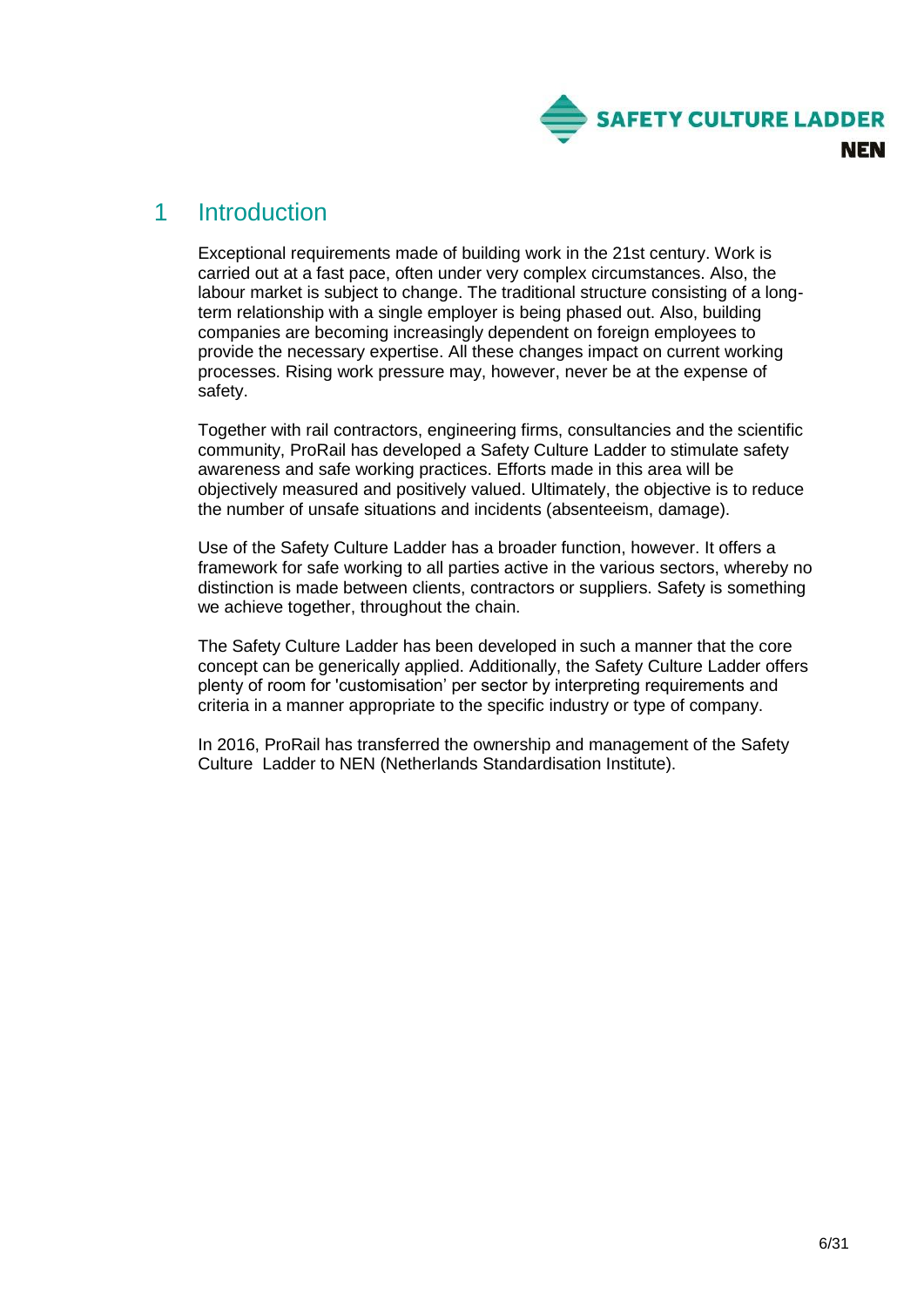

# <span id="page-6-0"></span>2 Relationship with safety management systems

# OHSAS 18001/ISO 45001

OHSAS stands for Occupational Health and Safety Assessment Series and is a standard for an Occupational Health & Safety management system. A company can use this system to ensure and prove that the working conditions are properly regulated. It is based on the inventoried and evaluated risks and the applicable rules and agreements. The continuous improvement of working conditions also forms part of the requirements, including the ability of the organisation to learn from experiences (incidents and established deviations). It serves as a standard for all organisations seeking to ensure that they comply with laws and regulations, and striving to systematically improve their working conditions based on proactive risk analyses. At the international level OHSAS 18001 is being converted into a widely accepted ISO standard (ISO 45001).

# **VCA**

The VCA is a health, safety and environment checklist, with which contractors can be tested in terms of their policy and performance. The VCA is thus focused on the health and safety of employees and intended not only to show compliance with the Occupational Health and Safety Act (*Arbowet*), but is primarily a programme aimed at reducing the number of accidents and improving safety. Contractors have comparable standards with the VCU (Health and Safety Checklist Temp Organisations) and the VCO (Health, Safety and Environment Checklist for Contractors). The essence of the VCU is to control the health and safety of temp workers in cooperation with the host organisation(s). The VCO is intended for contractors that wish to create the necessary conditions so that parties who perform high-risk activities on their behalf or on their site can realise optimal HSE (Health, Safety & Environment) performance. The VCO sets requirements and defines the leadership that the client must provide under these circumstances. Point of departure is that the instructing party has an HSE management system that at least meets the VCA requirements.

The aforementioned standards apply to all types of organisations, whether profit, non-profit, or in the service or industrial sector. Both large and smaller companies. All the standards are aimed at controlling and continuous improvement of Occupational Health, Safety and Environmental (OHS&E) management systems.

It has in recent years become ever clearer that besides the availability of appropriate resources and systems, it is the human factor that plays a prominent role, especially when it comes to working safely in practice. Attention has therefore shifted to the 'soft' side of the OHS&E management system, such as implicit safe and healthy working practices.

The Safety Culture Ladder is not a (new) standard for assessing an H&S management system, but instead a standard for objectively measuring the health & safety attitude and behaviour in a company. The purpose of the Safety Culture Ladder is to contribute to H&S awareness in companies and thereby stimulate safe and healthy working practices and realise improvements in this area. As a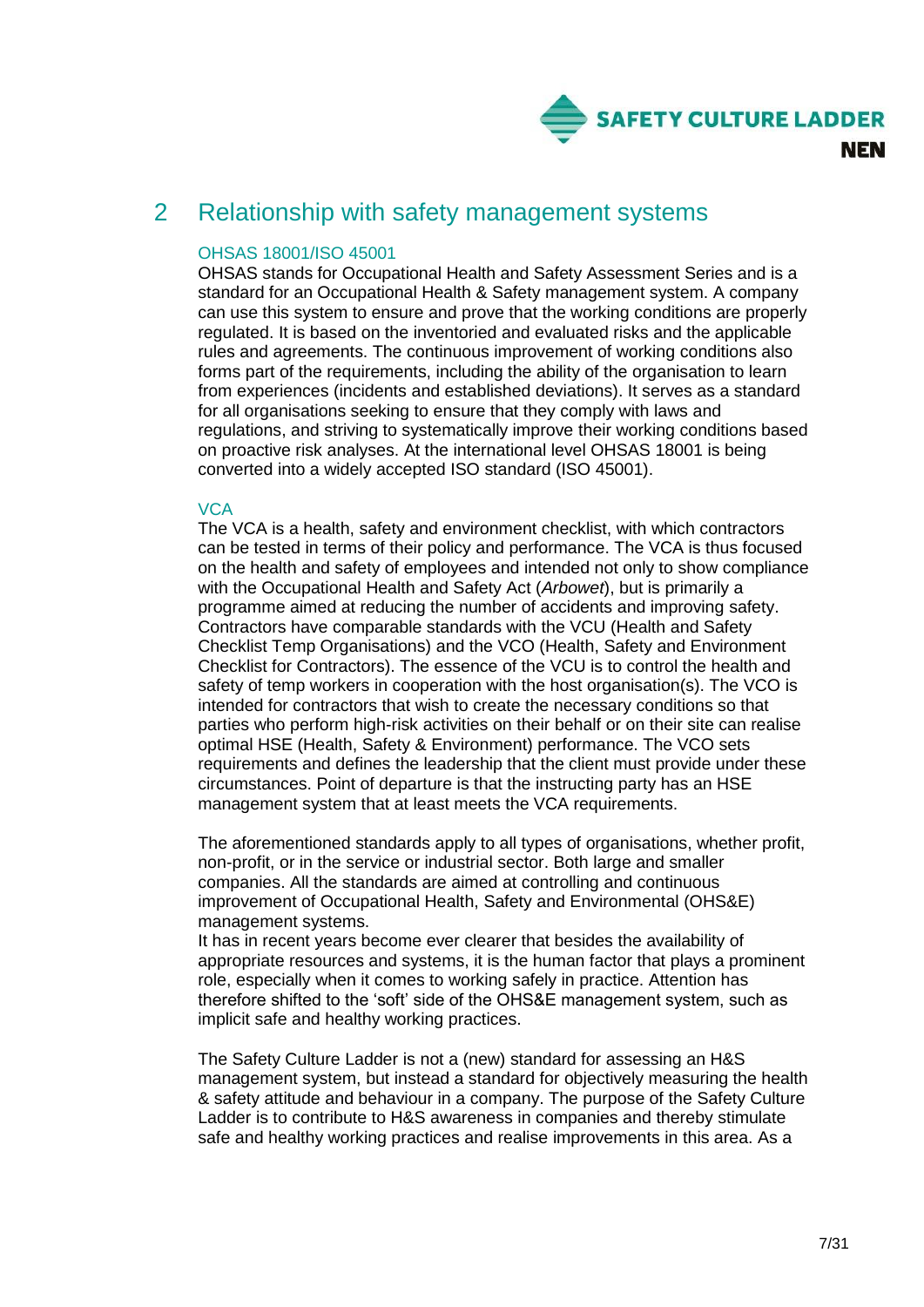

result, the Safety Culture Ladder operates supplementary to 'system standards' such as ISO, OHSAS and VCA/VCU/VCO, as well as current rules, regulations and sector guidelines.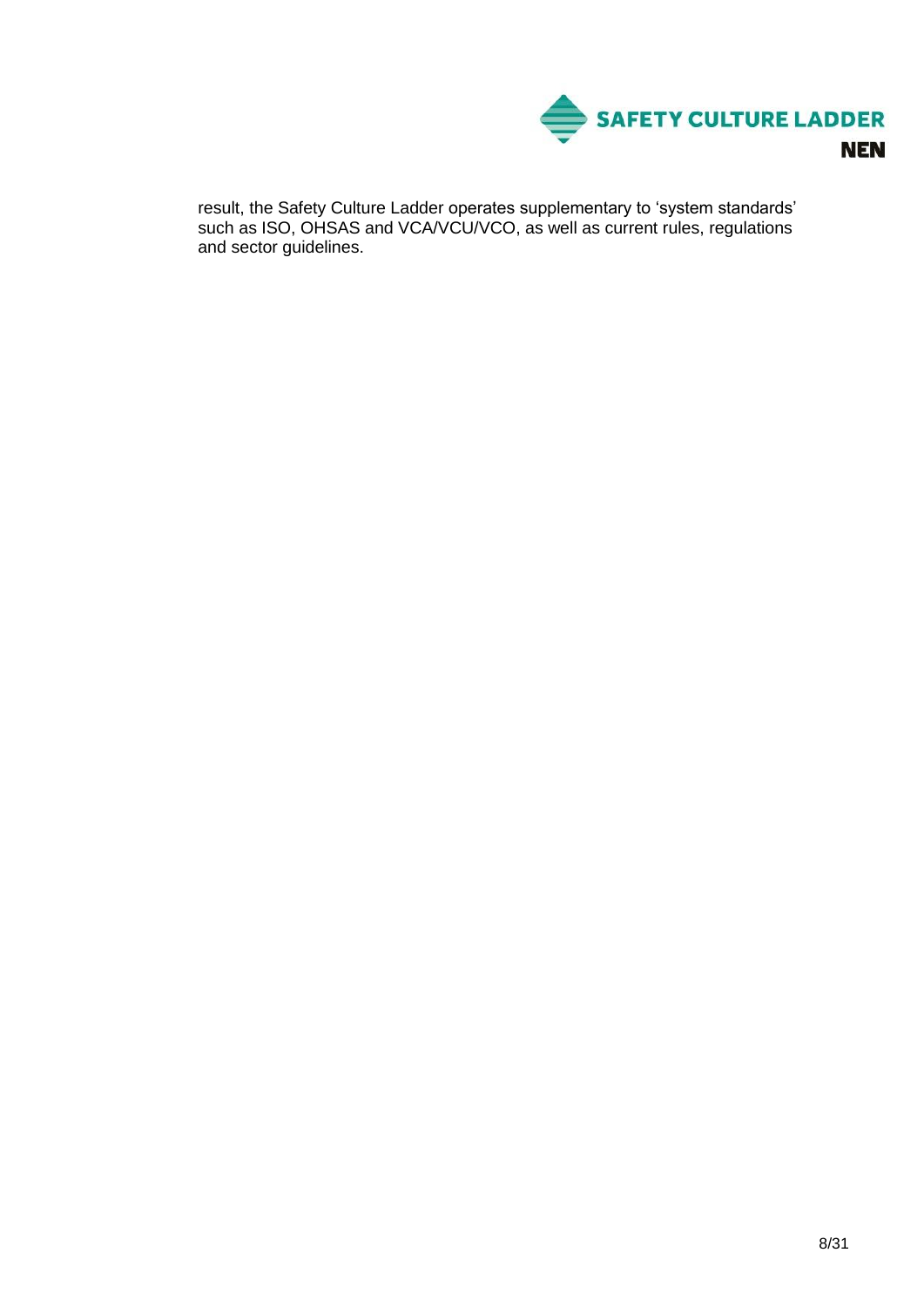

# <span id="page-8-0"></span>3 Terms and abbreviations

# Ladder Certification Authority

A Ladder Certification Authority or LCA is a Certification Authority that has been recognised by NEN to perform, as an independent third party, a ladder audit and consequently issue a Safety Awareness Certificate. In order to perform a ladder audit, an LCA and its auditors must comply with a number of conditions (see Chapter 5.1).

# **Company**

The company under certification. The highest legal entity under certification is regarded as the establishment; the accompanying or underlying legal entities are regarded as branches.

# Board/Director

Highest level of management within the company.

# Management/Manager

All managers in the operational line (study, preparation and performance). From Board (members) to first-line manager(s).

#### First-line management/First-line manager Direct superiors of employees.

# **Employees**

All persons with a position in the company. Both persons in salaried employment of the company as well as hired self-employed persons, temp workers and other loan personnel of the company.

# **Project**

A number of related activities that (on the instructions of the client) are performed by the client on-site or in the own work environment. This includes, for example: the performance of a task, the making of a design, the supervision of a work, etc.

# **Client**

The party for whom work is carried out, i.e., the party granting the instruction to the company.

# **Contractor**

The party performing work on the instructions of the company (subcontractor, supplier, service provider).

# Subsidiary contractor

The party who on the instructions of the client performs activities in the proximity of the work by the company, which activities impact on the work by the company.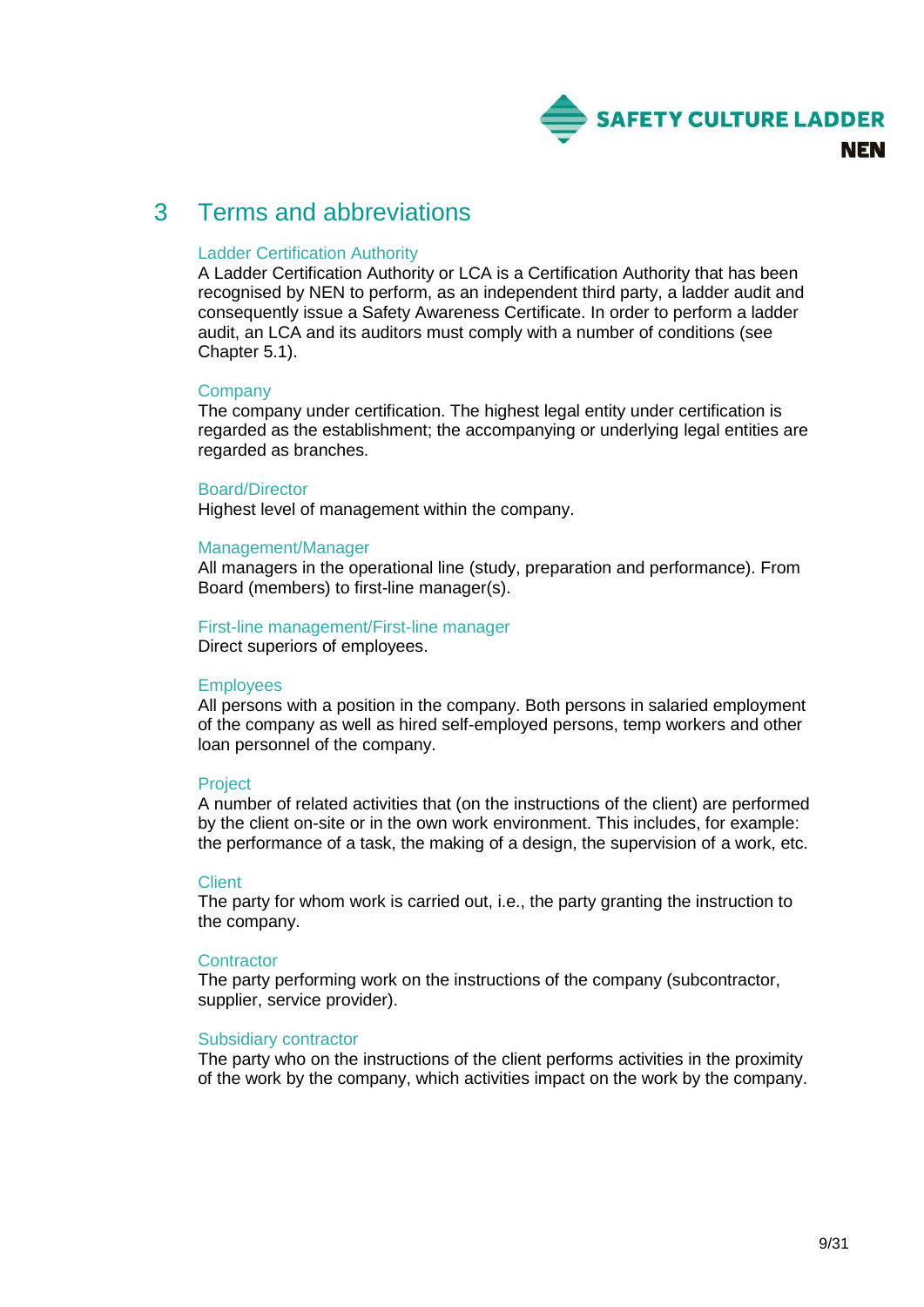

# **Stakeholders**

Parties with an interest such as employees, parent company, clients, commissioning authorities, contractors, subsidiary contractors, surrounding residents, political/administrative community.

#### Emergency services

Emergency services such as the fire brigade, police, ambulance, ANWB emergency doctor (helicopter), Environmental Service (Environmental disaster response firm/organisation), Labour Inspectorate, Emergency Response Team (ERT), etc.

#### Sector

The entire complex comprising the company, commissioning authorities, clients, secondary contractors, workforce hiring companies and sector organisations.

#### $HAS<sup>1</sup>$

The health and safety of all persons at or in the proximity of the work environment.

#### Work environment

Location where employees perform work.

#### Safety culture

The complex of common values, standards, competences and accompanying behaviour in the area of health and safety.

#### H&S behaviour

Intentional and unintentional behaviour and actions aimed at the healthy and safe performance of work, with attention to people, materials, resources, methods, workplace and environment.

#### Campaign

A complex of systematic communication actions aimed at achieving the desired H&S behaviour. A campaign involves the deployment of multiple actions and resources in order to reinforce the message. The action resources include: management presentation, video, poster, booklet, an article in the company magazine, a detailed presentation for an H&S consultation, a training. It is important that the resources and message are aligned to the target group.

#### H&S meeting

1

An organised and structured periodic gathering of managers and employees, for a longer or shorter period, in order to inform one another about and confront one another with safe working practices and to motivate one another to observe these. Examples are H&S personnel meetings, H&S consultations, client-supplier days, training days, etc.).

<sup>&</sup>lt;sup>1</sup> Abbreviation for Health & Safety.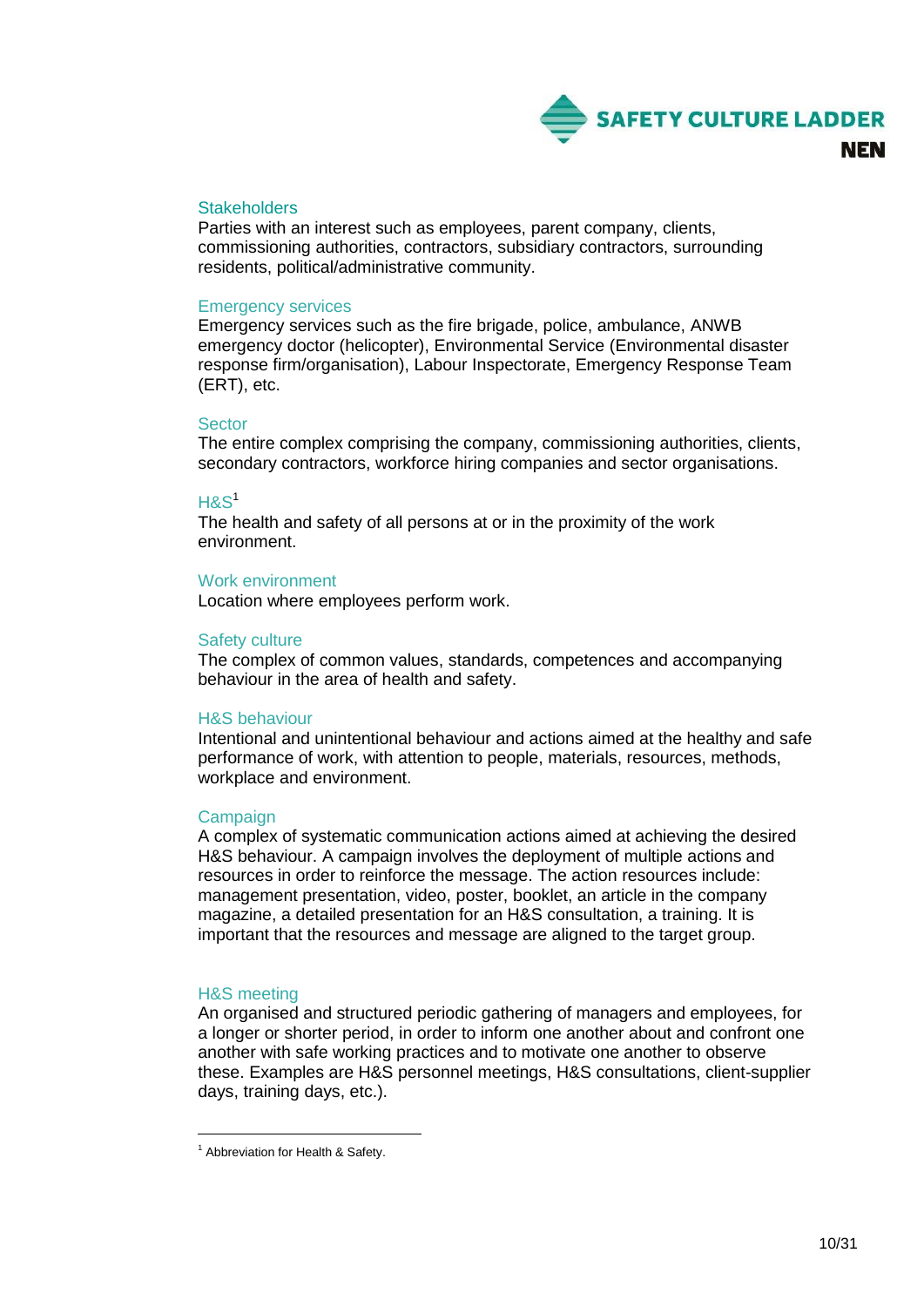

#### H&S consultation

A safety discussion to raise H&S awareness (e.g., toolbox presentations, work consultations, lunch lectures or brief H&S reviews).

#### H&S observation rounds

A tour of the work environment, primarily aimed at observing the actions and behaviour of the employees in the area of health and safety. An important element of observation rounds is confronting employees with, and entering into a discussion on, desired H&S behaviour.

#### H&S work environment inspection

Inspection round both at the office (own and seconded) and on-site, primarily focusing on the health and safety of the physical work environment (barriers/access security, equipment/service vehicles, tools, technical facilities and suchlike).

#### H&S behavioural audit

Systematic assessment of the level of safety awareness and safe working practices in the company.

#### Incident

A collective term comprising all types of undesirable occurrences, situations, actions and/or behaviour in the area of health and safety. Safety concerns integral safety and thus comprises more than physical safety alone. It also includes social safety, external safety, etc.

#### Risk analysis

Written inventory and evaluation of H&S risks for employees and other persons in the work environment. The risk analysis comprises a description of the hazards, risks, seriousness and the applicable risk-limiting measures (including those concerning attitude and behaviour).

#### Process disruption

A disruption of the progress of the work and the related processes by stakeholders as a result of unsafe behaviour and/or actions, leading to significant loss (of image) for the company and its stakeholders.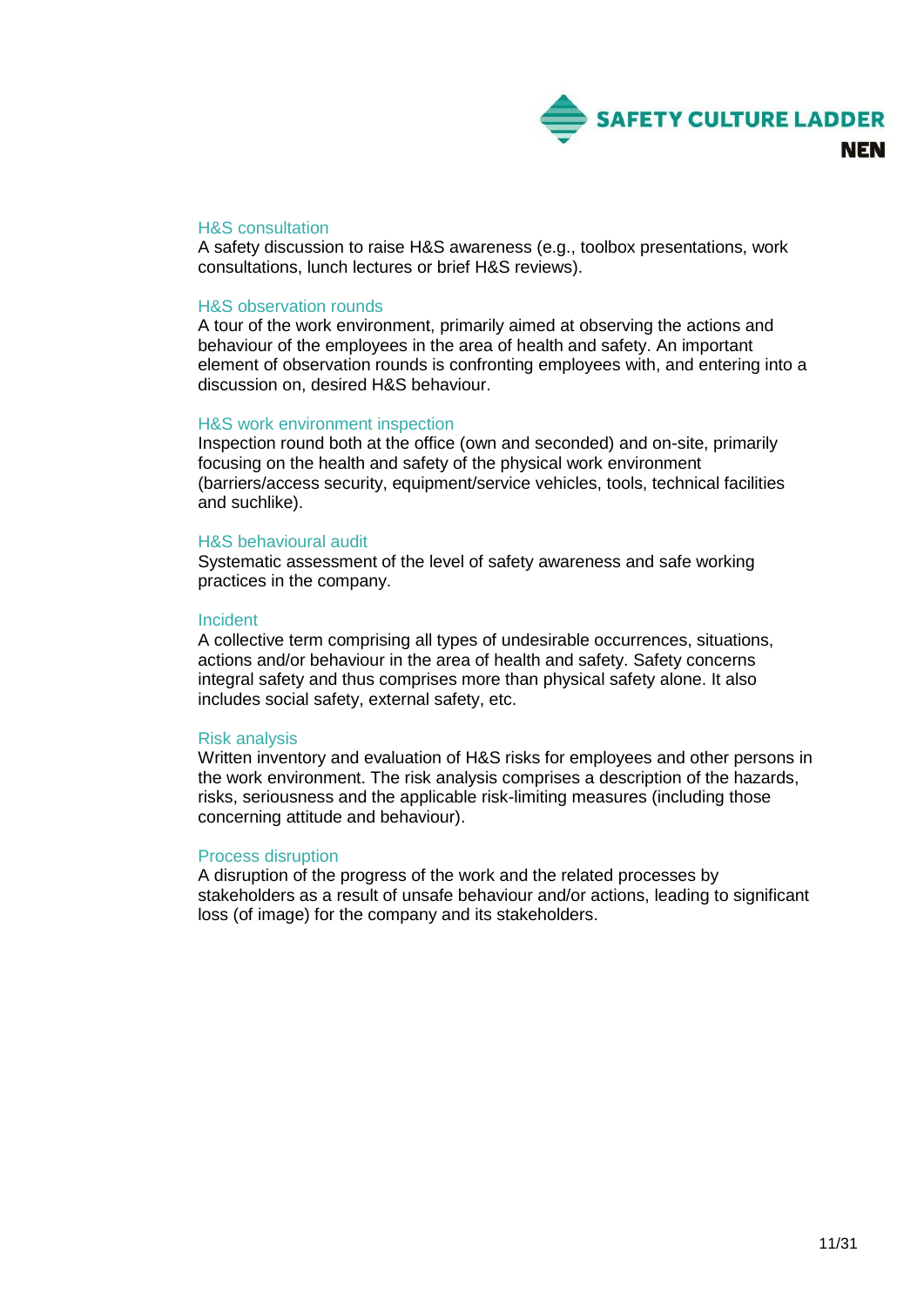

# <span id="page-11-0"></span>4 The Safety Culture Ladder

# <span id="page-11-1"></span>**4.1 What is the ladder**

The Safety Culture Ladder is based on the safety culture ladder according to the model of Parker et al<sup>2</sup> (Figure 1), which is an evolutionary ladder consisting of five levels. The model assumes that the safety culture of a company has reached a certain level of maturity. The model distinguishes between five culture levels. Each culture level reflects the development phase of the company in terms of safety.

<Figure 1>

1



Like the model of Parker et al, the Safety Culture Ladder also consists of 5 levels, called steps, ranging from 1 to 5. A definition is provided per step of what a company must comply with (the requirement), what the accompanying criteria are (the standard), how these criteria are valued (the scores) and what the independent auditors should pay attention to (the auditor guideline). These originate from 6 perspectives or company aspects, subdivided into 18 company characteristics, each with an own weighting factor. The position of a company on the Safety Culture

 $2$  Parker, D., M. Lawrie, and P.T.W. Hudson. 2006. A framework for understanding the development of organisational safety culture*.*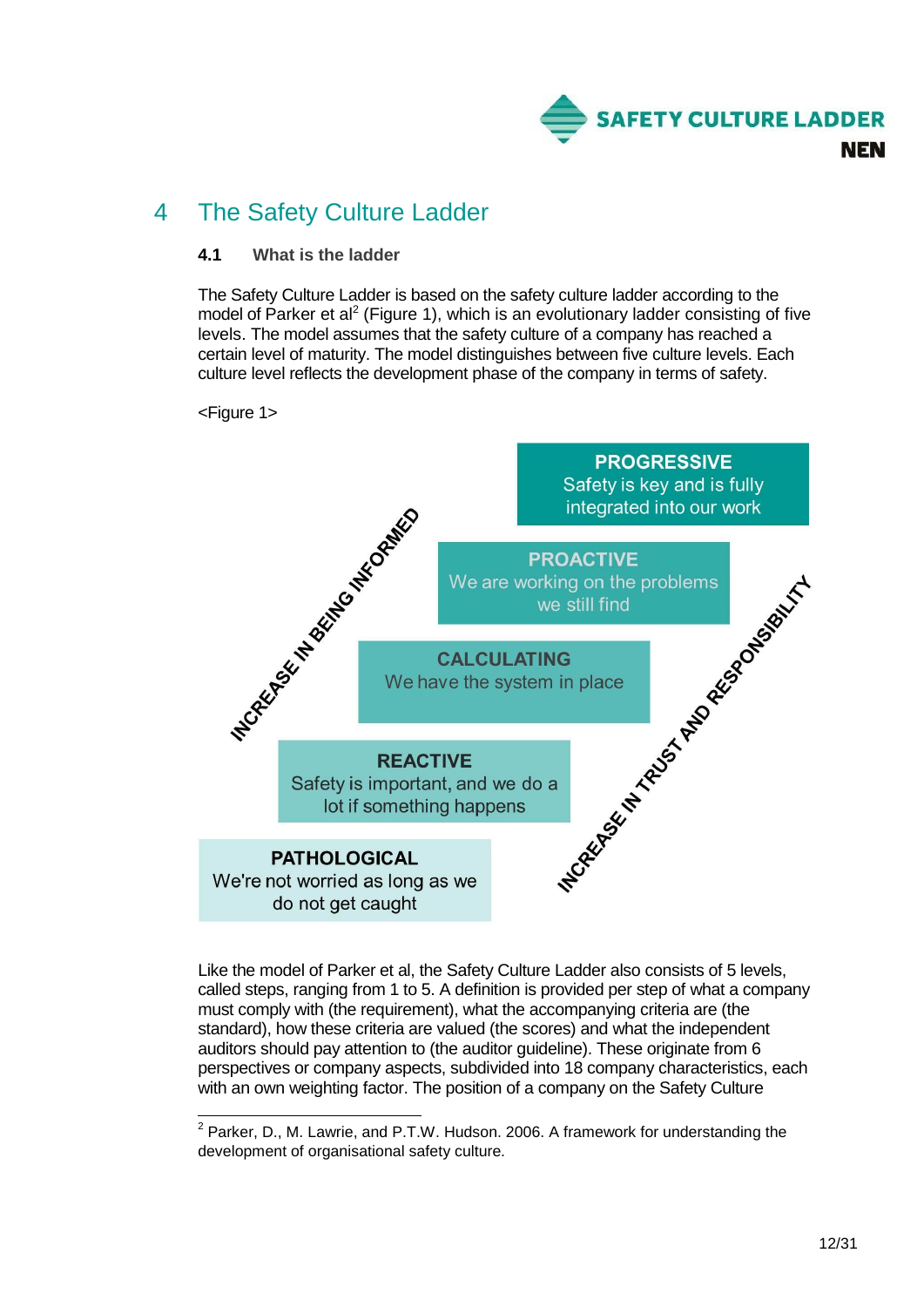

Ladder is determined by the highest step at which the company still meets the requirements.

# <span id="page-12-0"></span>**4.2 How does the ladder work**

The Safety Culture Ladder provides a concrete elaboration of the ambition to creating clear and accessible instruments for the advancing of quality aspects in the purchasing of works, services and supplies. It can be, for example, take the form of a minimum requirement or award criterion in tendering procedures. Point of departure is that efforts made to raise safety awareness to a higher step are rewarded. How the Safety Culture Ladder is exactly applied in tendering procedures is stated in the client's tender documents.

# <span id="page-12-1"></span>**4.3 For whom is the ladder intended**

The Safety Culture Ladder has been developed for all types of organisations, whether profit, non-profit, or in the service or industrial sector. It is applicable to both large and smaller companies.

In order to raise safety awareness at the workplace, all chain parties (clientscontractors-suppliers) will have to take steps on the Safety Culture Ladder in order to achieve the maximum effect. This means that all parties will have to undergo testing against the Safety Culture Ladder as part of the chain.

# <span id="page-12-2"></span>**4.4 How are company differences handled**

The Safety Culture Ladder has been designed to make it applicable to all kinds of companies. Additionally, it offers plenty of room for 'customisation' per industry by interpreting requirements and criteria in a manner appropriate to the specific sector or type of company.

Thanks to generic nature of the Safety Culture Ladder, all types of companies can recognise themselves in the description of requirements, criteria and guidelines. It is emphatically not the intention to create various (company specific) versions of the Safety Culture Ladder, but instead to use the existing version.

# <span id="page-12-3"></span>**4.5 How does assessment take place**

When using the Safety Culture Ladder, how the company scores is assessed per step. Use is thereby made of 18 company characteristics resulting in 6 company aspects. Every company aspect (and thus also every company characteristic) has its own weighting. That weighting is translated into the maximum number of points that can be scored per criterion. The score per criterion is based on the certification scheme of the Safety Culture Ladder. This score per criterion then results in a score per company aspect (Table 2). Based on the total assessment, the company is certified for a specific step on the ladder.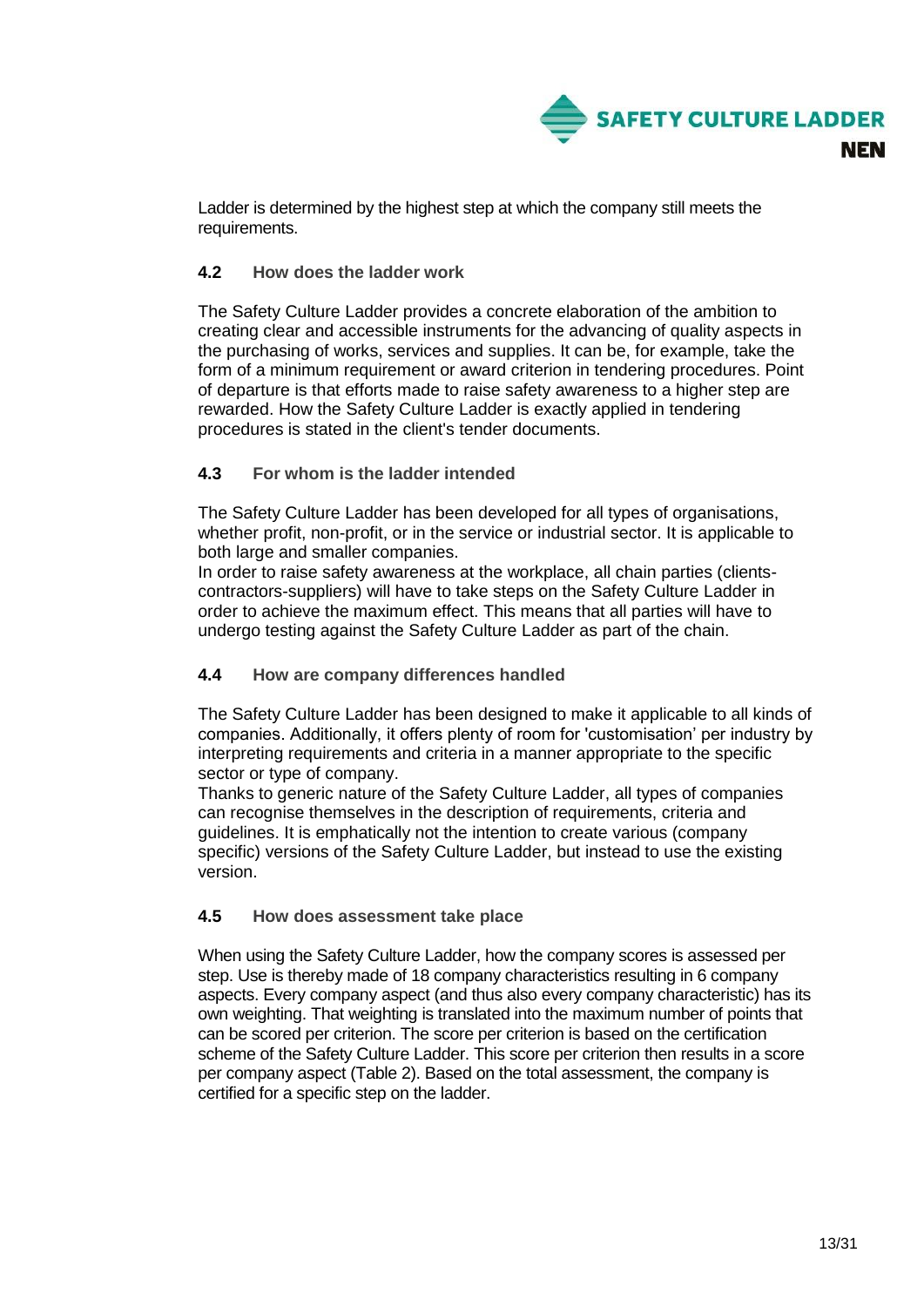

| <table 2=""></table>          |     |        |                  |        |                  |               |                  |      |
|-------------------------------|-----|--------|------------------|--------|------------------|---------------|------------------|------|
| <b>Step 2</b><br><b>Compa</b> |     | Step 3 |                  | Step 4 |                  | <b>Step 5</b> |                  |      |
| ny                            | Ma  | Mi     | <b>Cumulativ</b> | Mi     | <b>Cumulativ</b> | Mi            | <b>Cumulativ</b> | Mi   |
| aspect                        | X   | n      | ely              | n      | ely              | n             | ely              | n    |
| 1                             | 800 | 70     | 2450             | 70     | 3800             | 75            | 4800             | 75   |
|                               |     | %      |                  | %      |                  | %             |                  | %    |
| $\overline{2}$                | 200 | 70     | 600              | 70     | 1200             | 75            | 1800             | 75   |
|                               |     | %      |                  | %      |                  | %             |                  | %    |
| $\overline{3}$                | 550 | 70     | 1500             | 70     | 2500             | 75            | 3450             | 75   |
|                               |     | %      |                  | %      |                  | %             |                  | %    |
| 4                             | 400 | 70     | 1300             | 70     | 2500             | 75            | 3200             | 75   |
|                               |     | %      |                  | %      |                  | ℅             |                  | %    |
| 5                             | 750 | 70     | 1650             | 70     | 3000             | 75            | 3950             | 75   |
|                               |     | %      |                  | %      |                  | $\%$          |                  | %    |
| $6\phantom{1}6$               | 150 | 70     | 350              | 70     | 550              | 75            | 800              | 75   |
|                               |     | %      |                  | %      |                  | %             |                  | $\%$ |
| <b>Total</b>                  | 285 | 75     | 7850             | 80     | 13550            | 80            | 18000            | 85   |
|                               | 0   | %      |                  | %      |                  | %             |                  | %    |

# <span id="page-13-0"></span>**4.6 Who determines the height of the step**

Independent certification bodies use audits to determine how companies score in terms of safety behaviour. In this process, they use the certification scheme of the Safety Culture Ladder consisting of the aforementioned requirements and accompanying criteria. Assessment takes place on a step-by-step basis. A company meets the requirements of a certain step if (1) it complies with the minimum requirements per company aspect of the relevant step and those of the lower steps and (2) the sum of the weighted scores of all company aspects of the steps satisfy the minimum requirement prescribed for that step. A progressive approach applies to both the minimum requirement per company aspect and the average per step (Table 3).

| $\sim$ 0.000 $\sim$                                                   |                                                                                                                       |
|-----------------------------------------------------------------------|-----------------------------------------------------------------------------------------------------------------------|
| <b>Subject</b>                                                        | <b>Explanation</b>                                                                                                    |
| Per criterion (100 points<br>per criterion)                           | Yes/No [0-100]<br>Completely [100], Largely [80], Partly [40],<br><b>Not [0]</b>                                      |
| <b>Amount of criteria/points</b>                                      | Step 2: 29/2850<br>Step 3: 46/5000 [75/7850]<br>Step 4: 55/5700 [130/13550]<br>Step 5: 44/4450 [174/18000]            |
| Per step (of the ladder);<br>according to the<br>progressive approach | Step 2: min. av. [75]; min. per company<br>aspect [70]<br>Step 3: min. av. [80]; min. per company<br>٠<br>aspect [70] |

|--|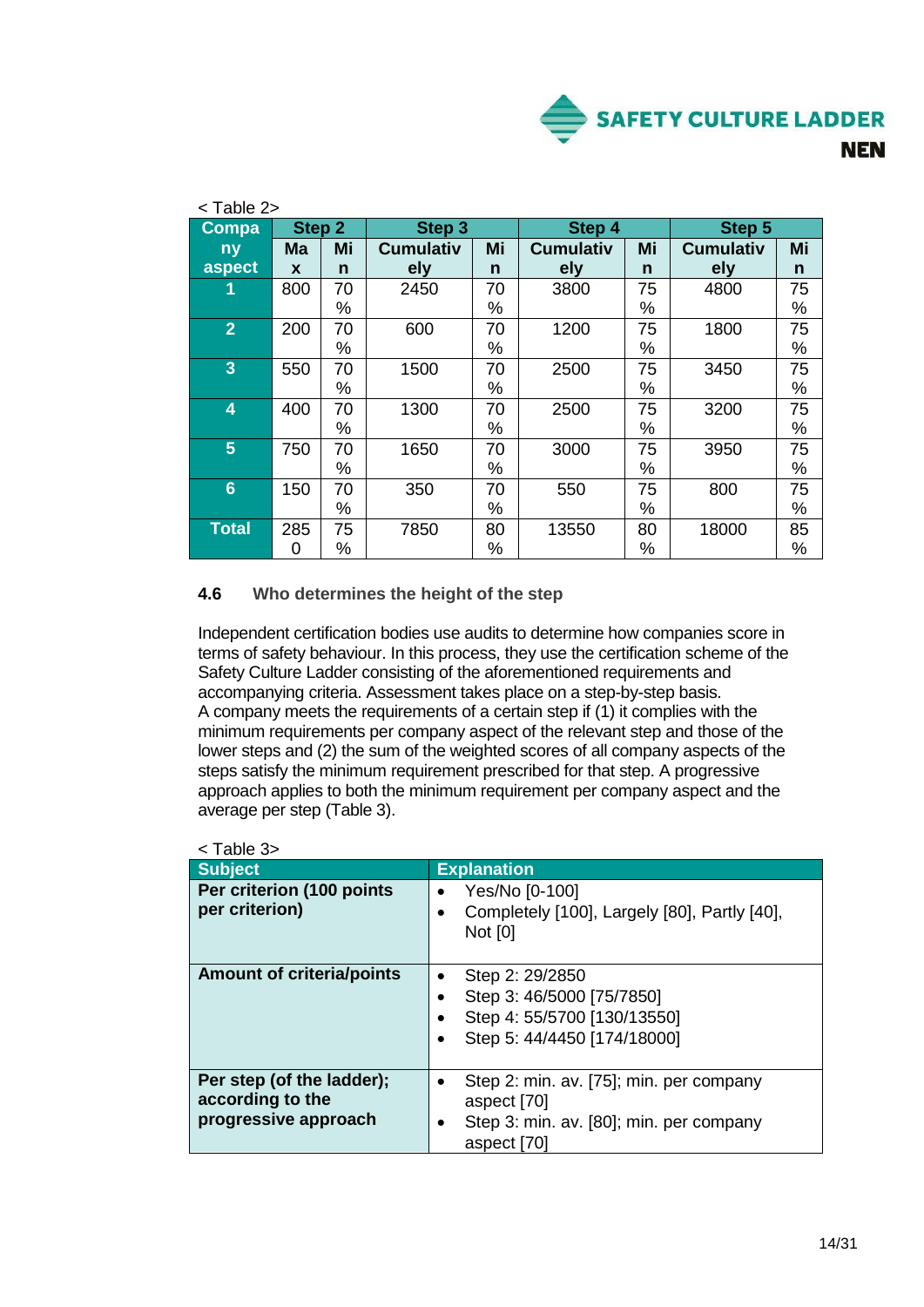

|                              | Step 4: min. av. [80]; min. per company<br>aspect [75]<br>Step 5: min. av. [85]; min. per company<br>aspect [75] |
|------------------------------|------------------------------------------------------------------------------------------------------------------|
| <b>Weighting per company</b> | Emphasis on leadership and commitment,                                                                           |
| aspect                       | deviations and communication                                                                                     |

Assessments carried out within the context of the Safety Culture Ladder are not strictly audits of the management system of the relevant organisation. Not the having (the what), but the how and why is determinative in the Safety Culture Ladder. The ladder audit determines the degree in which the organisation has adopted safety awareness and to what level employees in all ranks of the organisation are involved in safe working practices.

# <span id="page-14-0"></span>**4.7 How does the certification proceed**

The company that wishes to undergo assessment will familiarise itself with all current and formal information regarding the application of the Safety Culture Ladder. This is available in the up-to-date manual and other documents that are available on the www.safetycultureladder.org. Based on current information, the company then performs a self-assessment using the certification scheme of the Safety Culture Ladder. A Ladder Certification Authority (LCA) tests and verifies the report submitted by the company by means of various interviews and observations in the company and during on-site work visits. The LCA establishes the achieved safety step and, if the minimum requirements are met, issues the corresponding Safety Awareness Certificate.

# <span id="page-14-1"></span>**4.8 When did the ladder come into effect**

A selective start was made with the Safety Culture Ladder on 1 July 2012. It was first applied to railway contractors recognised by NEN. The ladder has gradually also been extended to other parties. With the publication of the new certification scheme, version 3.0 on 15 July 2015, the Safety Culture Ladder is now available to companies from all sectors and clients other than NEN.

Companies can as of 1 July 2016 be certified according to the certification scheme, Version 4.0. There are no technical changes compared to version 3.0. This then relates to new initial audits; moving up a step is regarded as a new initial audit. Follow-up audits of existing certificates can until the end of the term of the certificate be carried out on the basis of the former certification scheme, Version 2.0 or Version 3.0 and accompanying documents.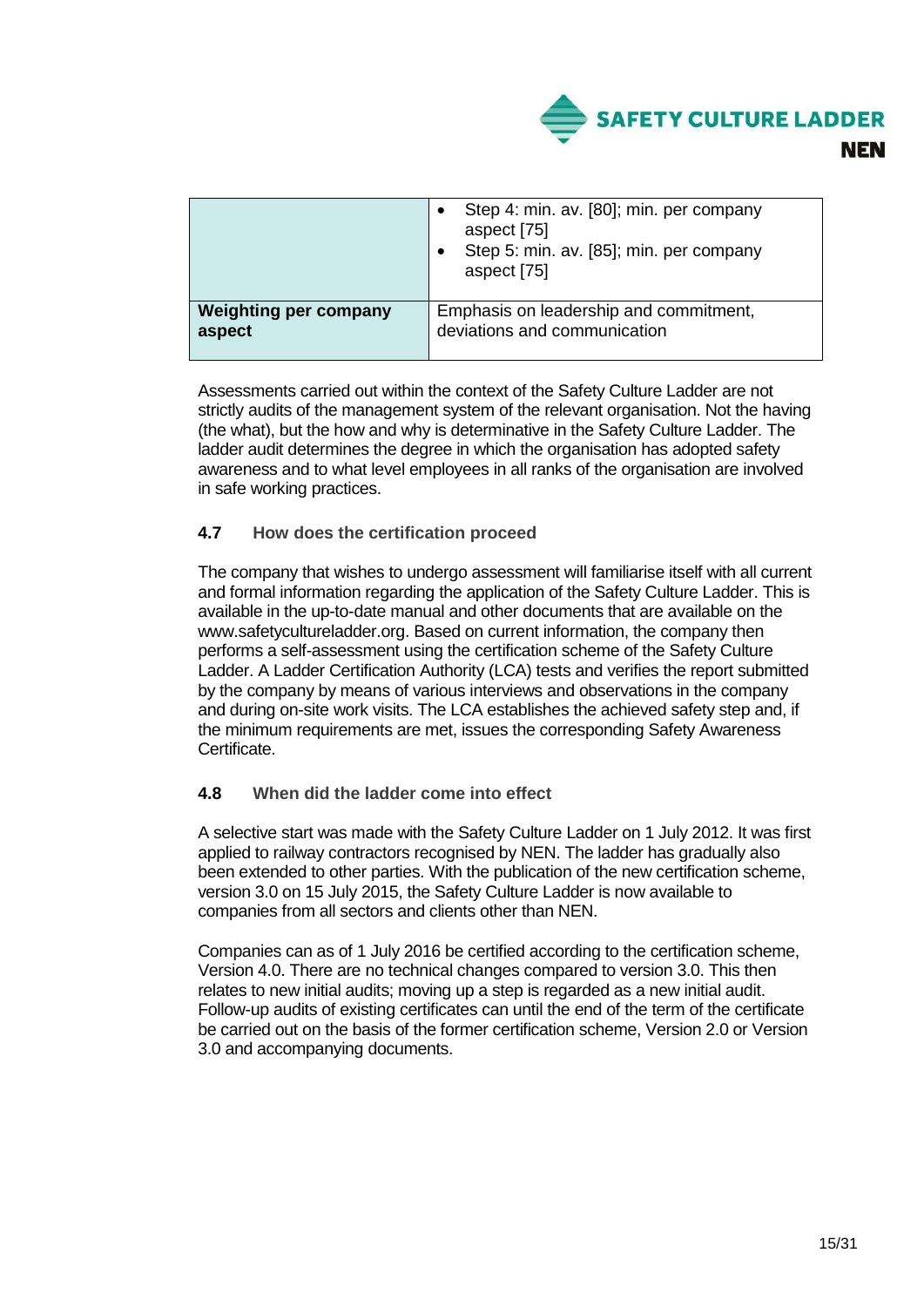

# <span id="page-15-0"></span>**4.9 Validity of Safety Culture Ladder**

Application of the Safety Culture Ladder is subject to constant change. The most upto-date information can be found in the latest version of the Safety Culture Ladder manual published on www.safetycultureladder.org. A new updated version of the manual with revised criteria, scores and/or auditor guidelines may be published at any time. New versions of the manual will in case of changes provide for an appropriate transitional period, if necessary. NEN tries to limit the frequency of updates to no more than once per quarter of a year, unless earlier updating is urgently required. All parties assume own responsibility to be familiar with the latest version. NEN reserves the right to cease the publication and application of the Safety Culture Ladder.

# <span id="page-15-1"></span>**4.10 Description of ladder steps**

The Safety Culture Ladder distinguishes between 5 steps. The safety steps reflect the development phase in which a company finds itself in terms of safety awareness

# Step 1.

The company's attitude is: 'we have no mishaps, we deliver good quality, so why should we waste time on preventive activities' and 'what you don't know won't harm you'. The company makes little to no investment in improving safety behaviour. This is not the desired attitude and will therefore not be rewarded.

# Step 2.

The company tends to make changes after things have gone wrong. The response is based on deeply ingrained patterns. Employees are inclined to feel themselves the victim of a situation, rather than personally responsible. 'But that is not my fault?' Change behaviour is often ad hoc and short lasting. This behaviour is moderately valued.

# Step 3.

The company has determined which safety rules are important. It adopts a vulnerable approach, assumes responsibility, but is often driven by self-interest. 'What's in it for me?' Involvement in safety and compliance with rules and laws is mainly the task of (senior) management. Attention is given to health and safety, which is valued.

# Step 4.

Safety has a high priority, is deeply ingrained in the company's operations. Continuous investments are made in raising safety awareness and employees are encouraged to confront one another with unsafe behaviour. Improvements are structurally implemented and evaluated. The approach is characterised by proactivity and initiative. Safety awareness is regarded as an own responsibility: 'how can I contribute?'. This form of behaviour is highly valued.

# Step 5.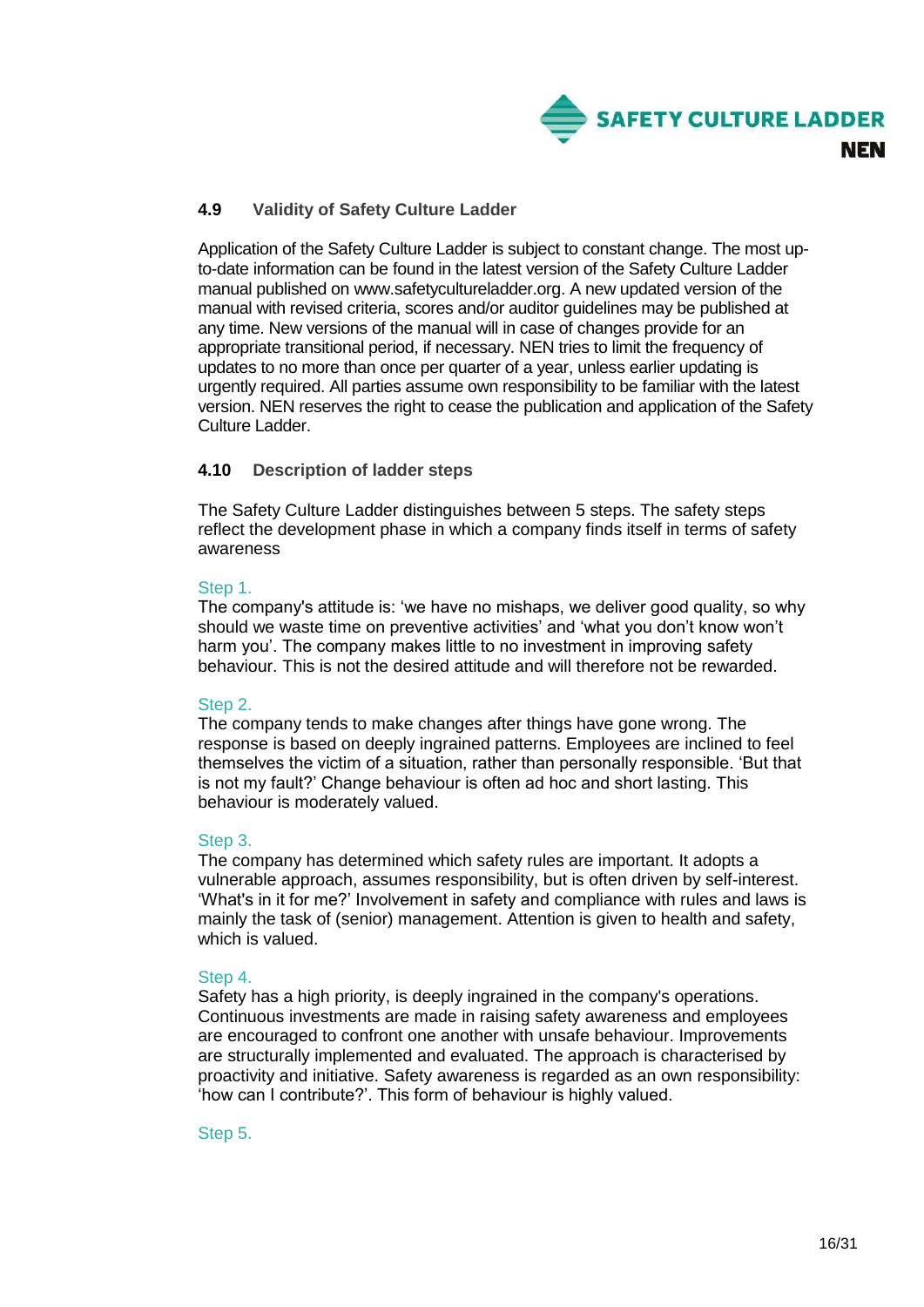

Safety is fully integrated in the operational processes. It is a fixed item on the agenda during reflection and evaluation within the own organisation and with sector parties. Safety is ingrained in the thinking and behaviour of all employees; it is part and parcel of their work. This is very highly valued.

# <span id="page-16-0"></span>**4.11 Description of company aspects**

The requirements and criteria that a company must comply with originate from 6 perspectives or company aspects. Each company aspect is further subdivided into a number of company characteristics. A brief explanation of each company aspect and a summary of relevant characteristics are provided below.

# 1. Leadership and involvement

How important is safety? Who or which body is responsible for (un)safe working? Do clear rules exist and are these complied with? Does the management stimulate and reward good behaviour? Does the management set a good example? What form does the communication on incidents take? Do managers and employees confront one another in a positive manner with undesired behaviour?

(Company characteristics: management interest, employee involvement, performance rewards).

# 2. Policy and strategy

Is safety high on the strategic agenda? What is the vision? Is safety fully integrated in the management cycle. Are regular awareness actions planned? To what degree is investment in safety behaviour regarded as a profit-enhancing factor?

(Company characteristics: causes of accidents, profitability and continuity).

# 3. Organisation and contractors

Are contractors selected on the basis of their safety behaviour and performance? Is attention given to safety in the contracting of subcontractors? How are new employee selected and instructed? Is safety awareness included in the competence profiles. Are employees motivated to pursue further schooling/training? Do safety issues play a role here? Do safety officials have a high level of expertise and competency? Can a safety official directly approach the company director?

(Company characteristics: contractors, competency and training, H&S department).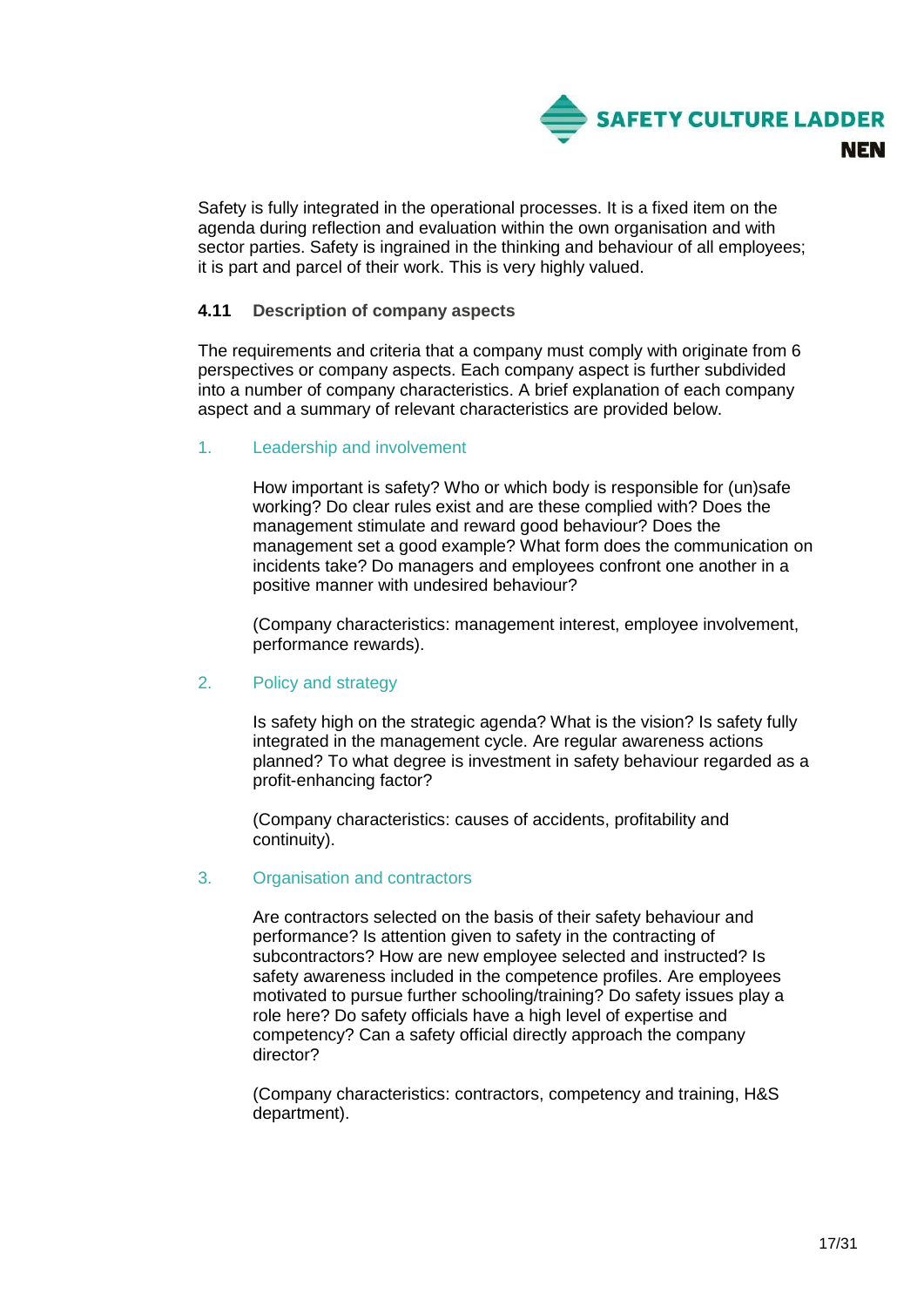

# 4. Workplace and procedures

How high is the risk awareness and what is done to optimise safety awareness at the workplace? Are rules and protocols applied? Are these tailored to the specific users? Are the improvement agreements resulting from a study always implemented?

(Company characteristics: work planning, workplace safety, procedures).

# 5. Deviations and communication

How is the reporting culture and what is done with the reports? Is the workplace regularly inspected? Are lessons learned from incidents? Are changes prompted by incidents implemented and evaluated in practice? Does sufficient communication and evaluation take place?

(Company characteristics: report, study and follow-up of incidents, daily control, meetings).

#### 6. Audits and statistics

Are specific audits held of safety behaviour? Does the company use statistics for improvement?

(Company characteristics: audits and reviews, trends and statistics).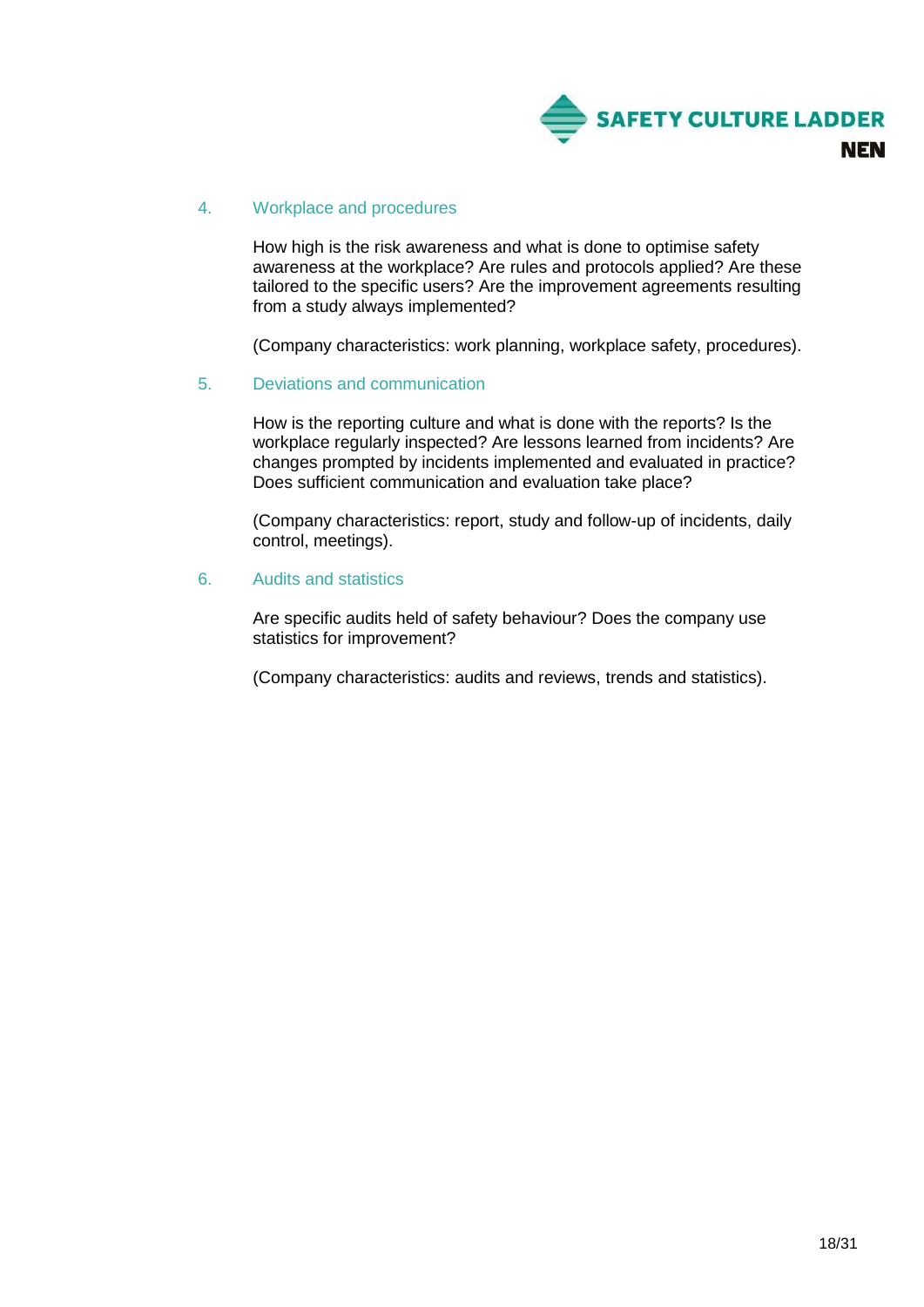

# <span id="page-18-0"></span>5 Certification audit

A Safety Culture Ladder audit is carried out in accordance with the NEN-EN-ISO/IEC 17021, which is supplemented by the regulations below.

# <span id="page-18-1"></span>**5.1 Authorised Ladder Certification Authorities**

An LCA is authorised to perform a ladder certification if the LCA has been accredited by the Dutch Accreditation Council or by a member of the IAF in accordance with the NEN-EN-ISO/IEC 17021 standard.

What's more, the additional conditions below apply to all recognised LCAs.

- Accredited by the Dutch Accreditation Council for VCA and management systems such as ISO9001, ISO14001 or OHSAS.
- Every LCA communicates in advance which (new) auditors will be used for the ladder audit and includes a competence file, showing that the auditor is competent for assessment.
- The LCA devotes sufficient time to the training of auditors in the principles of the Safety Culture Ladder and accompanying certification scheme. The training is documented as part of the competence file.
- Personnel that in a period of two years prior to the certification activities have been involved in consultancy on management systems or have been employed by the company under certification may not perform audits in the context of the Safety Culture Ladder. Auditors may have performed ISO, OHSAS, VCA, or BTR audits at the company.

NEN has final responsibility for the issue of the statement of competency. NEN can at all times in case of non-fulfilment of the above conditions proceed to suspend or withdraw the statement of competency.

The LCAs registered as competent by NEN to perform the Safety Culture Ladder certification are listed on www.safetycultureladder.org. The listing includes address particulars and a statement of competency relevant and valid to the LCA in question.

The LCA has with respect to certification concluded an agreement with NEN on the use of the Safety Culture Ladder certification standard and participation in the Harmonisation Committee.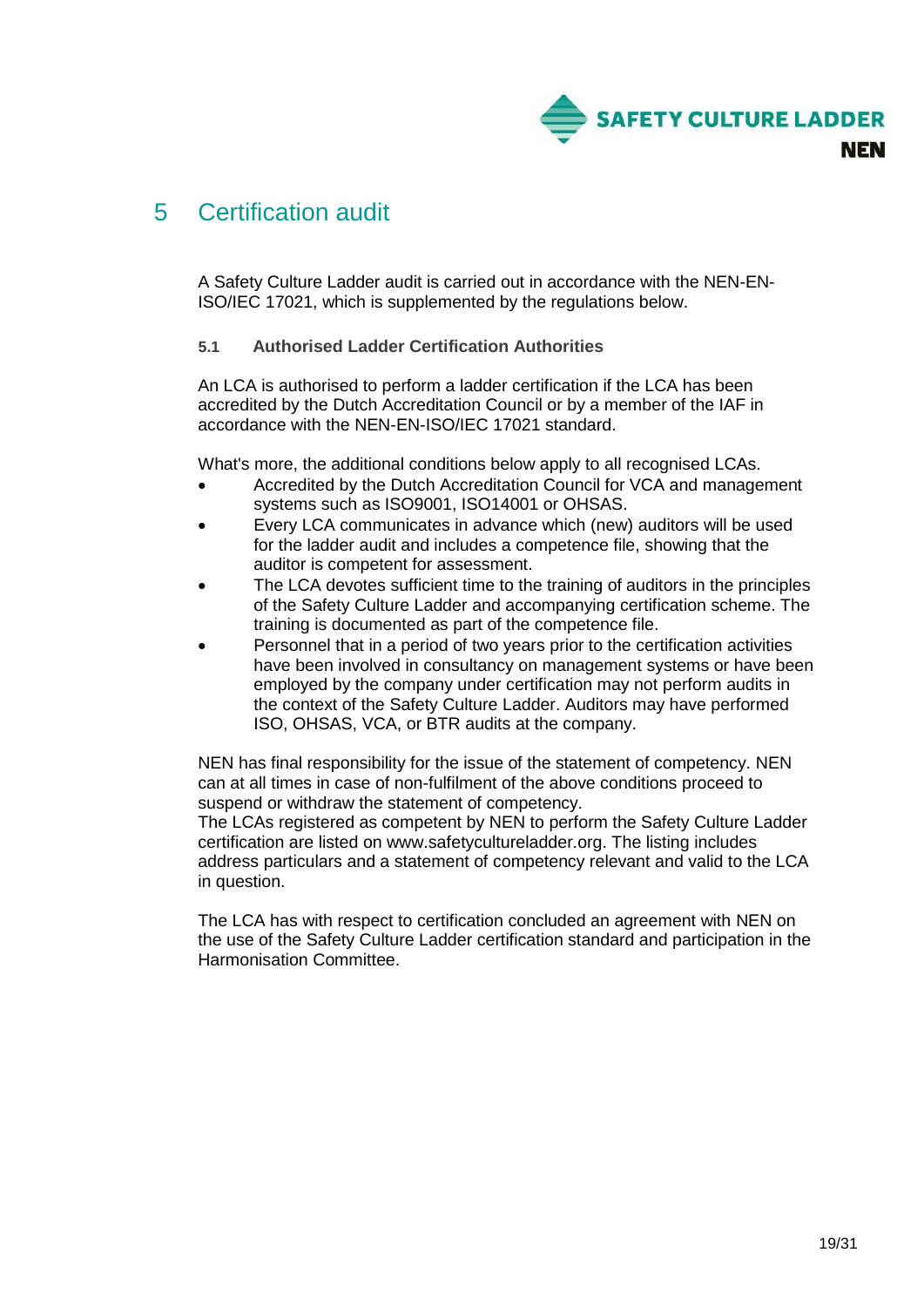

# <span id="page-19-0"></span>**5.2 Auditor and assessor**

The qualified personnel involved in certification can be distinguished according to:

- Auditors: charged with the performance of the certification audit, the assessment of the results, the audit report, the certification recommendation and performance of the annual reassessment.
- Assessor: charged with taking decisions on the issue and continuation of a certificate.

The qualified auditor and assessor are employed by an LCA that has been recognised by NEN. The auditor and assessor can be loan personnel, on condition that they are demonstrably qualified to perform Safety Culture Ladder audits.

The following minimum qualification requirements apply to auditors:

- 1. In terms of education and experience they have competences that are at least equal to higher vocational education.
- 2. Experience in management system certification under accreditation
- 3. Certified safety expert (HvK, MvK).
- 4. Qualified Lead Auditor for VCA\*\* or OHSAS 18001.
- 5. Demonstrable familiarity with sector-specific techniques by means of training or extended experience (sector qualification).
- 6. Demonstrable competency with the certification scheme of the Safety Culture Ladder by means of training (Safety Culture Ladder qualification).
- 7. A positive audit assessment by the LCA of the auditor's attitude and behavioural competences.

The audit report assessor must at least meet the following supplementary requirements:

- 1. Qualified assessor for VCA\*\* or OHSAS 18001.
- 2. 3 years demonstrable experience as Lead Auditor for management system certification.
- <span id="page-19-1"></span>**5.3 LCA ladder audit requirements**
- The LCA draws up an audit plan for every assignment. This plan details at least the following: ladder audit structure, organisational boundaries (department or company), composition and division of tasks audit team, ladder audit programme and report.
- A ladder audit is carried out by a minimum of two auditors, of which one is appointed in advance as lead auditor. Auditors need not necessarily be employed by one and the same LCA.
- Four methods are used in the performance of the ladder audit: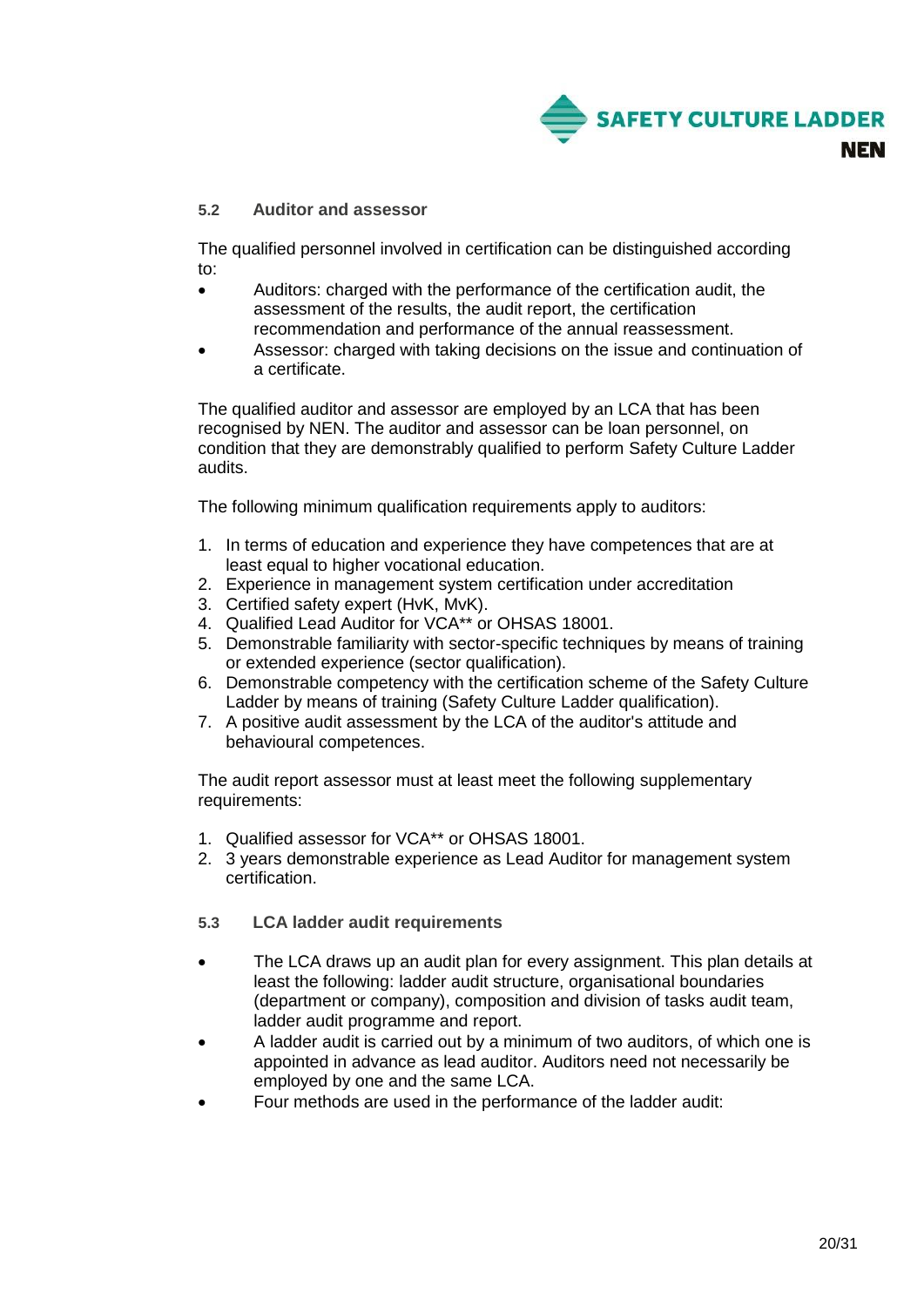

| <b>Method</b>                          | <b>Objective</b>                                                                                                                                                |
|----------------------------------------|-----------------------------------------------------------------------------------------------------------------------------------------------------------------|
| Self-assessment by<br>company          | Self-assessment of quality requirements and criteria<br>in terms of safety awareness and safe working<br>practices.                                             |
| Analysis of self-<br>assessment by LCA | Analysing of factual data provided by company on<br>safety awareness.                                                                                           |
| Interviews by LCA                      | Verification of factual data, the self-assessment and<br>the factual implementation of quality criteria.                                                        |
| Observations &<br>Work Visit by LCA    | Observation of the application and enforcement of<br>safety awareness and behaviour in the work<br>environment and its significance within the<br>organisation. |

- Interviews are chosen to ensure that all layers of the organisation (from high to low) are addressed, with an emphasis on (operational) employees. The interviews are additionally chosen in such a manner that the results together with the observations in the work environment are verifiable in other (held) interviews.
- The performance of a ladder audit entails at least an on-site work visit by the LCA. A ladder audit solely on the basis of a desk review is insufficient and thus not acceptable.
- As regards the number of interviews and worksites to be visited, refer to the man-day table below.
- Scores are awarded to criteria on the basis of interviews, observations and verifications.
- The ladder audit is concluded with an audit report. This report presents the conclusions of the ladder audit as well as the end score (ladder step). A copy of this audit report remains with the LCA and will be submitted at the request of NEN.
- A ladder audit for Step 'N' also entails a ladder audit of lower steps with the minimum requirements of Step 'N'.
- If a company fails to achieve the required minimum scores during a ladder audit for Step 'N' , the company will not have Step 'N' on the Safety Culture Ladder and this does not automatically mean that the company has ladder step 'N-1'.
- The company has at least Step 1 of the ladder if it has a completed ladder audit and the ambition to further proceed up the Safety Culture Ladder.
- <span id="page-20-0"></span> If an initiated audit cannot be (completely) performed due to circumstances and causes attributable to the company under audit, the audit must be completed within 3 months of the start of the audit.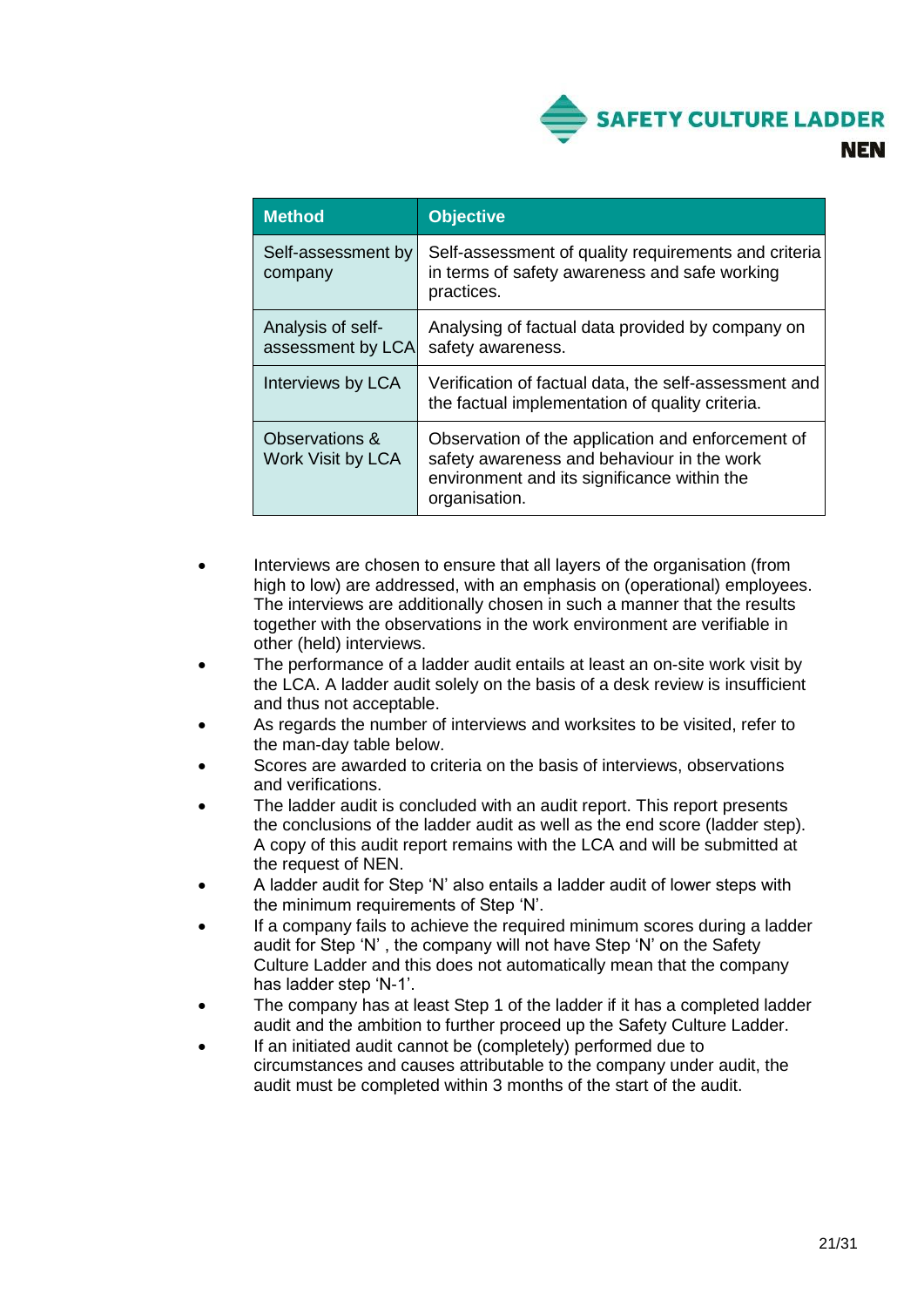

# **5.4 Certification man-day table**

As regards the time devoted to certification, the table below provides a guideline with a minimum number of man-days per establishment. The highest legal entity under certification is regarded as the establishment; the accompanying or underlying legal entities are regarded as branches.

The table shows the certification audit for Step 2 of the Safety Culture Ladder, consisting of:

- Phase 1: assessment of the scale and structure of the organisation, drawing up an audit plan and initiating the audit report.
- Phase 2: initial certification audit of working practices and assessment of all questions on the ladder step.

| <b>Number of</b><br><b>workers</b> | <b>Audit term in</b><br>man days | <b>Number of</b><br><b>workers</b> | <b>Audit term in</b><br>man days                      |
|------------------------------------|----------------------------------|------------------------------------|-------------------------------------------------------|
| $1 - 10$                           | 3                                | 1176-1550                          | 13                                                    |
| $11 - 25$                          | 4                                | 1551-2025                          | 14                                                    |
| 26-65                              | 5                                | 2026-2675                          | 15                                                    |
| 66-125                             | 6                                | 2676-3450                          | 16                                                    |
| 126-175                            | 7                                | 3451-4350                          | 17                                                    |
| 176-275                            | 8                                | 4351-5450                          | 18                                                    |
| 276-425                            | 9                                | 5451-6800                          | 19                                                    |
| 426-625                            | 10                               | 6801-8500                          | 20                                                    |
| 626-875                            | 11                               | 8501-10700                         | 21                                                    |
| 876-1175                           | 12 <sub>2</sub>                  | >10700                             | Continued<br>according to the<br>above<br>progression |

# < Table 4>

The provisions below apply to the table:

- 1. In order to ensure objectivity, a certification audit (Phases 1 and 2) is performed by a team of two auditors.
- 2. Besides personal interviews, on-site visits are also made of projects in progress. All work awarded by clients to companies under audit can be assessed as long as it is representative in terms of number and type (large, small, complex, simple, standard, unique, etc.).
- 3. The total number of workers concern those of the establishment and relevant branches (falling under the scope of the certification audit). For determining the number of workers, apply the sum of own personnel + loan personnel, whereby the auditors determine which persons will be interviewed. The minimum number of persons to be interviewed is 0.6√M voor for the board, management, staff, etc., and 1.2√M for operational employees. M is is equal to the number of workers.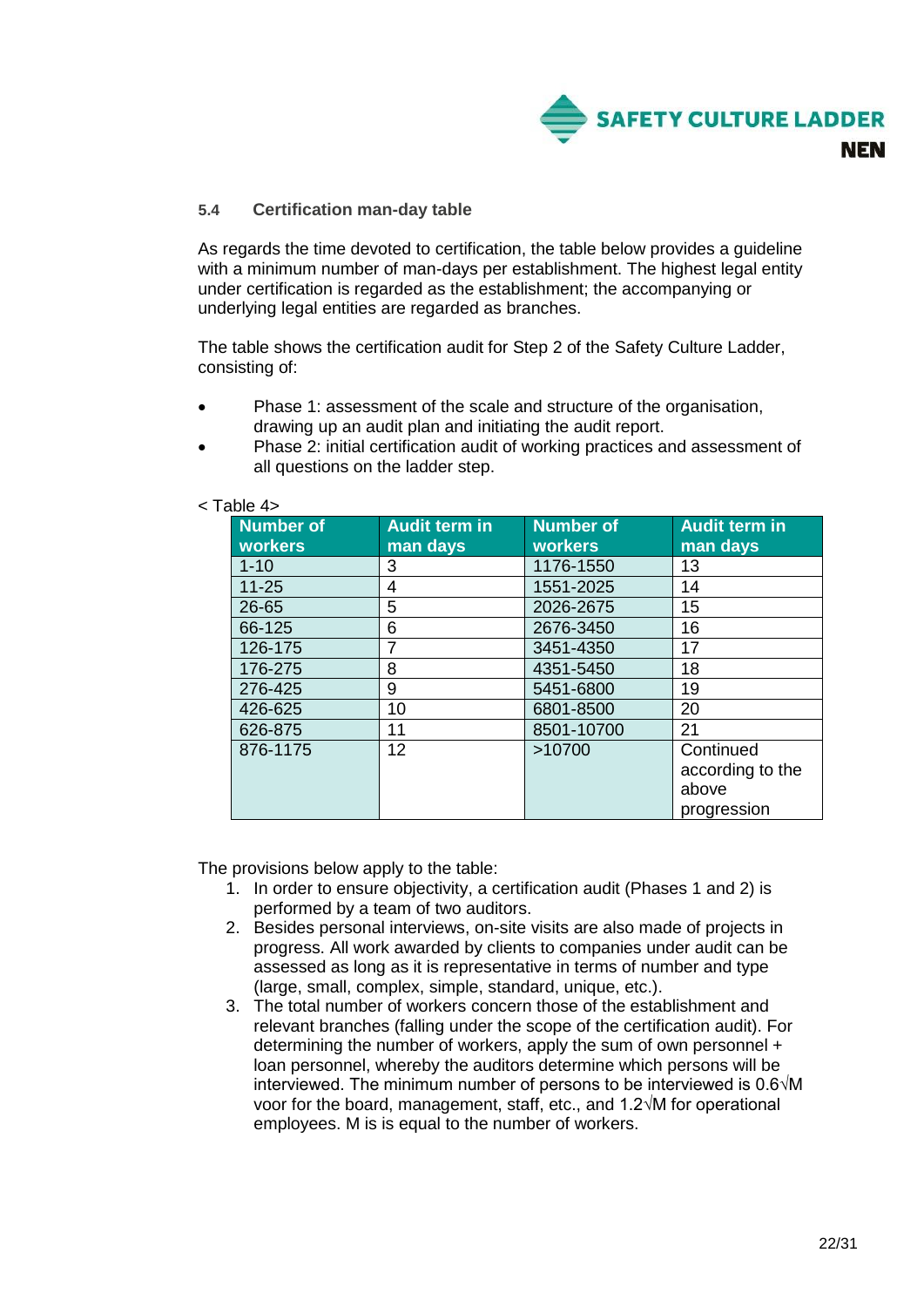

- 4. The number of workers in the table must be viewed as a continuum rather than a stepped progression.
- 5. If the company on average has N projects simultaneously ongoing per year, the audit will visit and test at least 0.6√N projects, whereby the auditors determine which projects will be visited. The total number of projects concern the projects that are managed from the establishment and/or the branches to be visited, if applicable.
- 6. Branches can be visited at random according to the schedule below. In this, (X) stands for the total number of branches and ( $\sqrt{x}$ ) for the minimum number of branches to be visited. In the choice of branches, consideration should be given to:
	- does it offer a good reflection of the work performed under assignment;
	- safety risks and the related attitude and behaviour;
	- a representative image of the establishment as a whole.

| (X)      | $(\sqrt{\mathsf{x}})$ |
|----------|-----------------------|
| 2 < 6    | 2                     |
| 6 < 12   | 3                     |
| 12<20    |                       |
| 20<30    | 5                     |
| 30<42    | հ                     |
| 37  etc. |                       |

- 7. An audit is performed separately for certification under ISO/VCA/OHSAS, etc.
- 8. The audit term in man days applies to both the initial audit, the annual follow-up audit and audits for step progression.
- 9. A certification audit for Step 3 and higher also entails a certification audit of lower steps at the minimum requirements of the highest step under audit. The time devoted in man-days to the certification audit (see the table above) then increases according to the schedule below.
	- $\bullet$  Step 3, factor 1.5;
	- Step 4, factor 2.0;
	- Step 5, factor 2.5.

# <span id="page-22-0"></span>**5.5 Scores**

The scores attainable for each criterion are stated in the certification scheme. A maximum score can only be awarded if the criterion is fully and demonstrably complied with.

If a criterion is only met in part, the auditors will award a score that, based on the expert judgement of the auditors, corresponds with the degree in which the criterion is demonstrably complied with. For this a spread is applied between largely (80%) and partially (40%).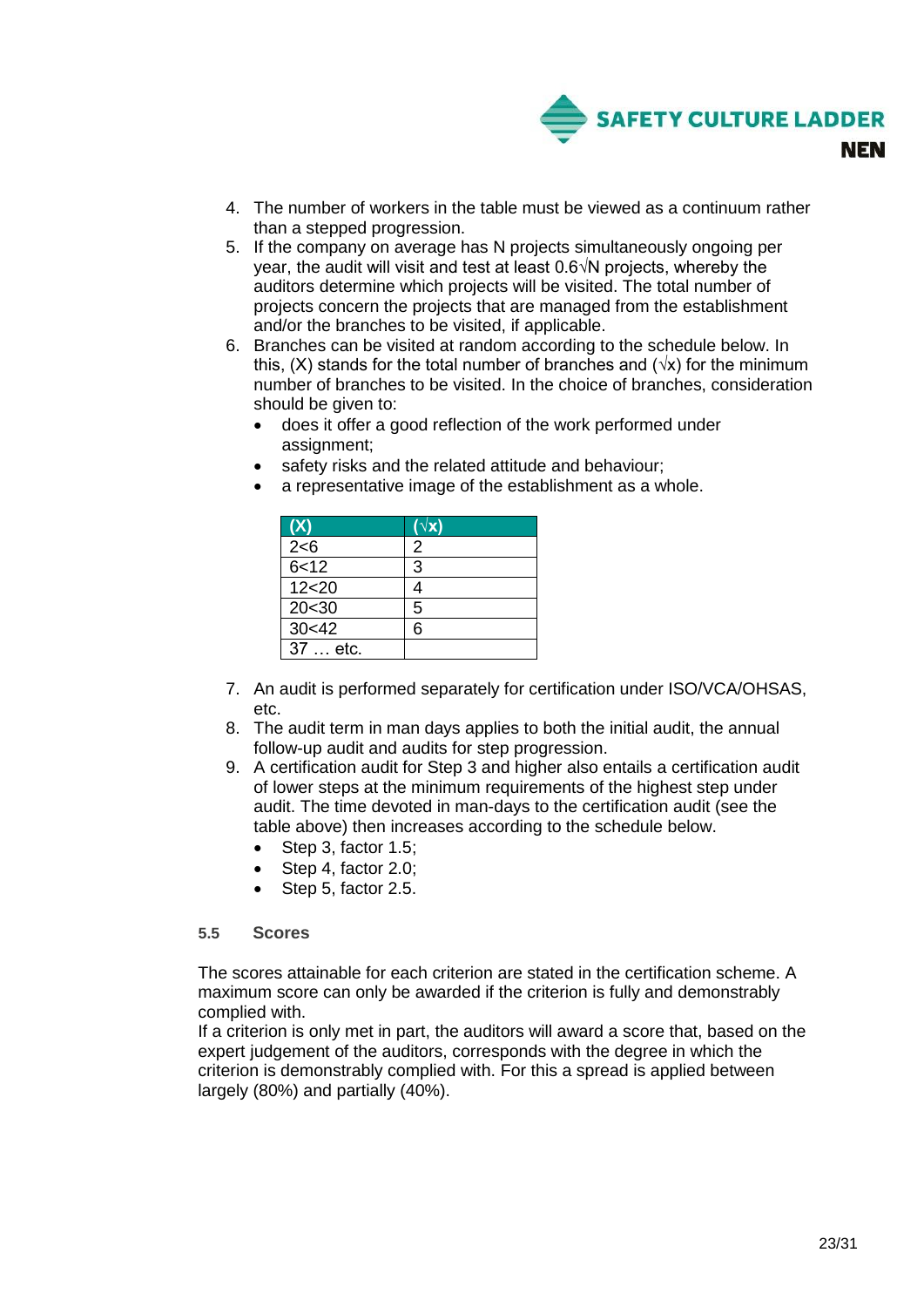

# <span id="page-23-0"></span>**5.6 Attendance**

NEN is invited to attend ladder audits. By attending, NEN wishes to acquire insight into the competences of the deployed audit teams.

NEN can moreover determine whether the decision and assessment process of the auditors is adequately harmonised between the various LCAs. Notice of a pending ladder audit is sent at least 10 working days before commencement of the audits by the LCA to NEN. This notice will contain at least the following information:

- A clear description of the "organisational boundaries" indicated by the company.
- An audit plan drawn up by the LCA (only the main points; date and location of the audit, which actions, who, when, where).
- Information on the relevant auditors (specifying lead auditor, if applicable).

NEN will at least 3 working days before commencement inform the LCA whether or not it will attend the audit and if so, by whom. NEN can decide to replace the attendance by the company with a review of the LCA.

NEN will act as observer during the attendance and will thus not interfere with or be involved in the audit process by the LCA. This will, however, not prevent NEN at fixed times from exchanging information with the LCA auditors, requesting additional information, etc. Such interventions will, however, only take place outside the presence of the client (company). This may make it necessary to schedule extra time in the audit planning. The LCA ensures that the presence and objective of the attendance, as well as the task/function of the observer, is clearly explained to the company in advance. NEN will treat all information provided during the attendance as confidential. NEN will refrain during the audit from expressing any opinions on the scores to the LCA (or the client).

NEN will draw up an attendance report for every attendance. The attendance report drawn up by NEN will focus only on the main points (professional and harmonisation aspects). This attendance report can serve as input for improvement measures by the LCA. General observations regarding harmonisation will be anonymised and discussed during the harmonisation consultation with the LCA auditors.

# <span id="page-23-1"></span>**5.7 Audit report**

The audit reports will express at least the results of the requirements of the Safety Culture Ladder and state which step of the ladder has been audited. The failure of the company to (demonstrably) comply with the requirements is set out separately in the audit report. Every audit report will contain the auditor's conclusion regarding the step on the Safety Culture Ladder. The audit results may only lead to a positive report if the minimum requirements of the step have been complied with. A positive audit report will specify the attained step and make a recommendation to the LCA to grant or revise the step on the certificate.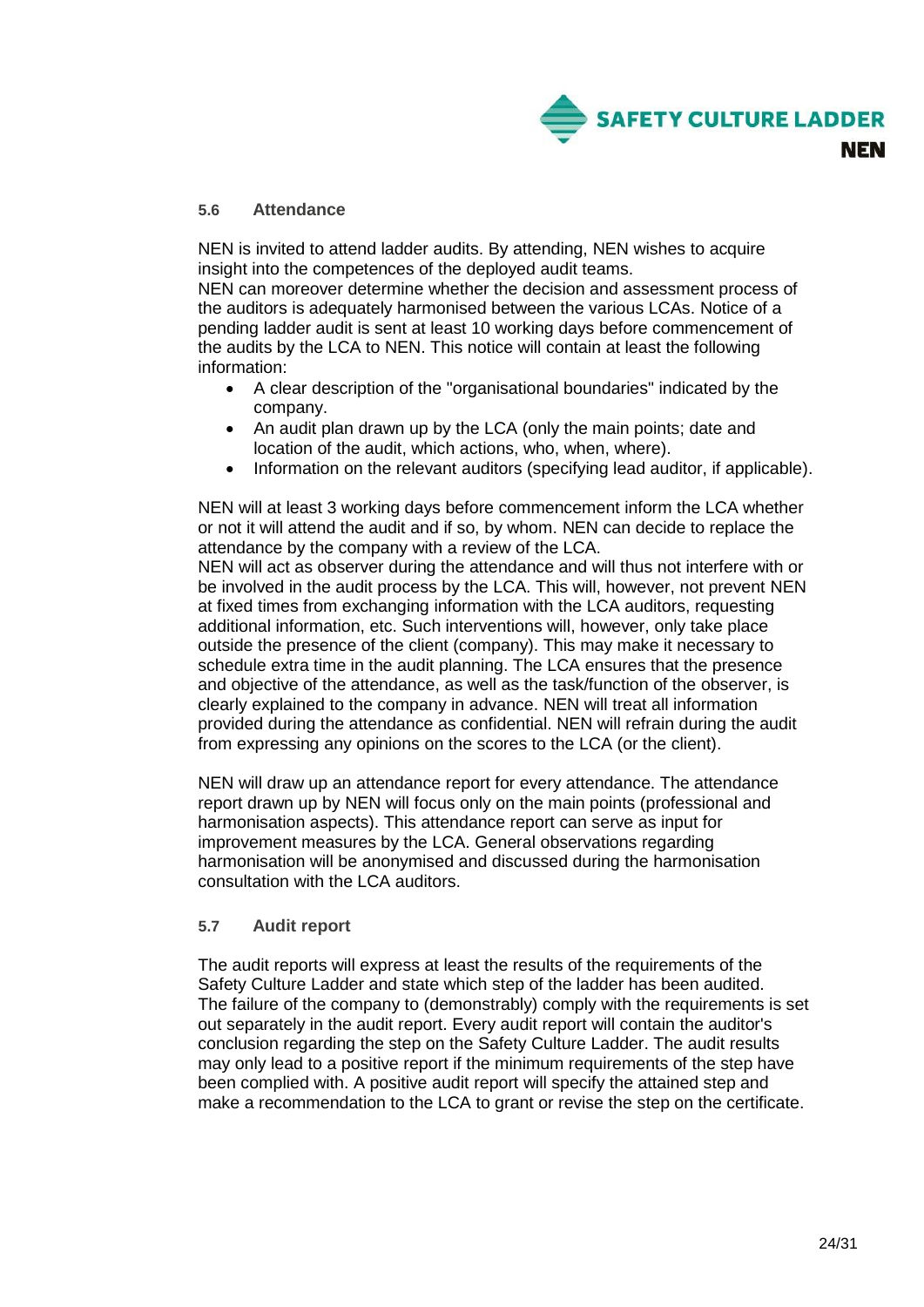

The decision by the LCA to issue a certificate is taken on the basis of:

- 1. A complete audit report with positive conclusion on the attained step and a certification recommendation.
- 2. Generally compulsory appendices such as a statement by the board on the activities and company entities, possibly accompanied by a copy of the (legal) organisational structure as included in the annual auditor's report.
- 3. Specific compulsory appendices such as the assessor's report on the audit report, notes and findings of auditors, substantiation of scoring by auditors.

The report will be made available by the LCA to the board of the company no later than 15 working days after the final audit day. The audit report forms an intrinsic part of the certificate to substantiate the step on the Safety Culture Ladder. The audit report is confidential and does, in itself, not provide proof to third parties that the company meets the requirements of the Safety Culture Ladder.

NEN has no influence on the audit report and the audit results. NEN is not provided with a report. NEN is permitted to inspect audit reports at random for the purpose of LCA/auditor assessment and in case of complaints by audited companies.

# <span id="page-24-0"></span>**5.8 Issue of certificate**

The certificate bears the title: "Safety Awareness Certificate Step *N* ", whereby *N*  can have the value 1, 2, 3, 4 or 5. A certificate reflects the highest obtained step and the date on which the certificate was issued. Every certificate is a unique document, with format A4 and a unique number. This number is generated by the LCA. The LCA issues the certificate to the company. The certificate has a fixed format. The certificate states at least:

- 1. The legal name, address with place of establishment and the registration number with the Chamber of Commerce of the business entity/entities falling under the certification of the Safety Culture Ladder.
- 2. The name of the LCA as stated in the certificate of competency.
- 3. The achieved step on the Safety Culture Ladder (Step 1, 2, 3, 4 or 5).
- 4. The name and signature of the assessor. This assessor must be known to NEN in accordance with the statement of competency (see Chapter 5.2).
- 5. A reference to the version number of the applied certification scheme of the Safety Culture Ladder.
- 6. The date of the first issue and the date of change.
- 7. The statement: This Safety Awareness Certificate is registered under number xx (number to be generated by LCA) on www.safetycultureladder.org.
- 8. The certificate issued by an LCA is registered by the LCA with NEN for publication on www.safetycultureladder.org.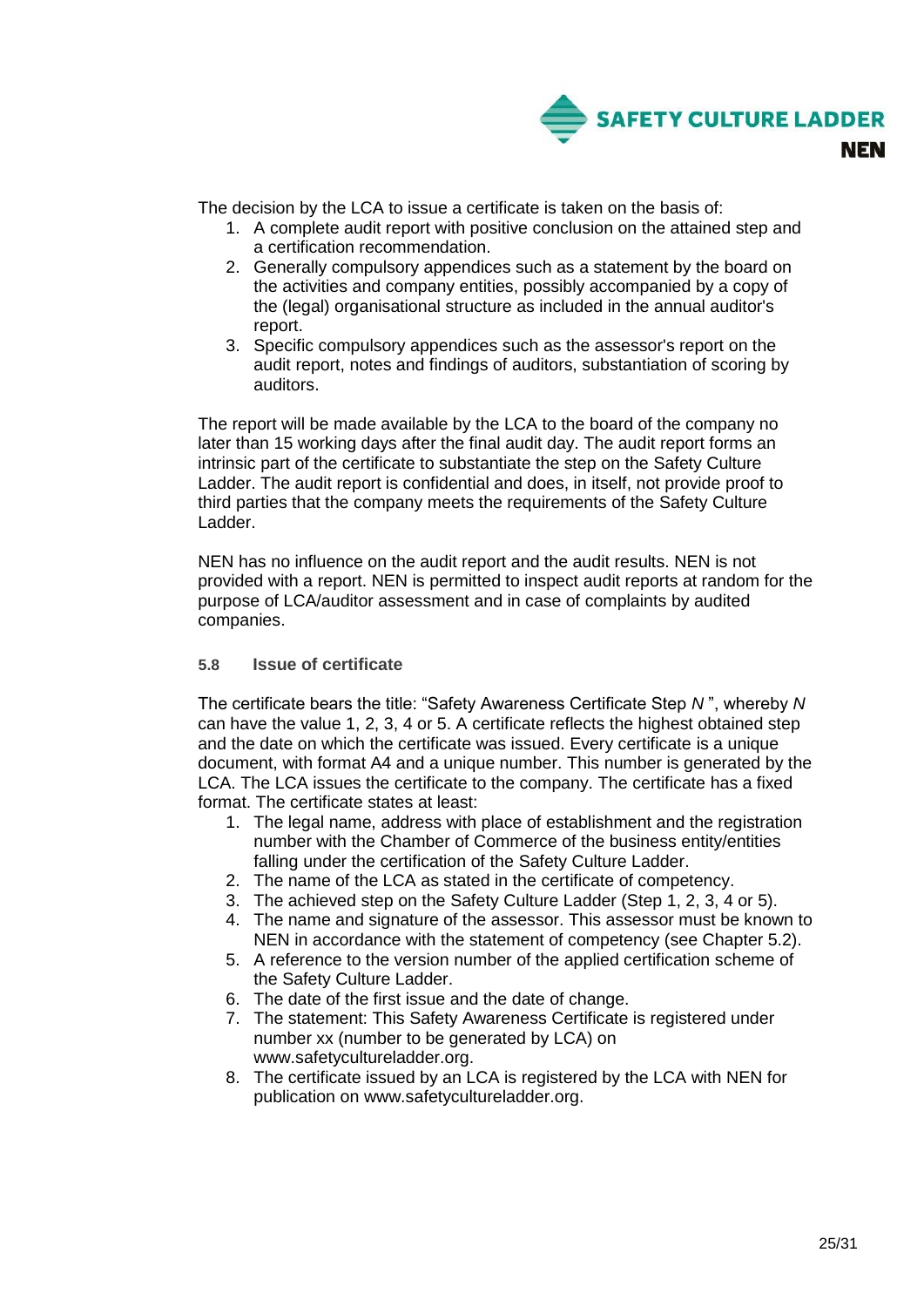

# <span id="page-25-0"></span>**5.9 Validity of certificate**

A "Safety Awareness Certificate Step *N* " issued by an LCA has unrestricted validity from the date of issue, subject to the condition of an annual reassessment, showing that the company still complies with the requirements of Step N of the issued certificate. From 10 to no more than 12 months after certification, recertification is required in order to continue the validity of the original certificate.

In case of an assumed rise up the ladder, a company may request a new ladder audit from an LCA. Such a request may not be made sooner than six months after receiving the certificate.

If a company does not (any longer) meet the requirements, the company can within a period of 13 weeks perform an extra audit to show that the first audit contains a measurement error and that the requirements are indeed met. The review will then focus specifically on the company aspects that were supposedly 'wrongly' assessed. The LCA will draw up an audit plan for this.

If the  $2<sup>nd</sup>$  measurement also shows that the company does not (any longer) comply with the requirements, the company will lose its certificate for Step N and and will – on the basis of the recommendation of the LCA – be certified for a lower step. It is not permitted to change LCA or auditors during the term of 13 weeks. A change is permitted thereafter on condition that the company communicates such to NEN in advance.

# <span id="page-25-1"></span>**5.10 Audit process**

# Certification audit

A certification audit is a complete audit. It is irrespective whether it concerns an additional certification audit for a (higher) ladder step or an annual recertification that shows whether or not the company still meets the requirements.

Every certification audit will be completed within 13 weeks (1 quarter). Phase 1 of the audit is regarded as start time. The certification audit is completed on issue of the certificate. No change of LCA is permitted during this period. If a certification audit is not completed within the period of 13 weeks, the audit is invalid and no legal certificate can be issued. If a company still requires a valid certification, a completely new certification audit will have to be carried out. The company is at that time free in its choice of LCA.

The certification audit will be aborted in case of significant changes during the certification audit (reorganisations, etc.) as a result of which the original scope of the audit is no longer representative. If the company wishes to receive a valid certificate on the basis of the new/changed scope, a completely new certification audit will be scheduled. The company is also at that time free in its choice of LCA.

#### Experience audit

An experience audit offers the company the possibility of 'testing' whether certain company aspects meet the requirements and to gain experience with a Safety Culture Ladder audit. The experience audit is limited in scale and does not produce a score or certificate. The scale is set at 40% of a complete certification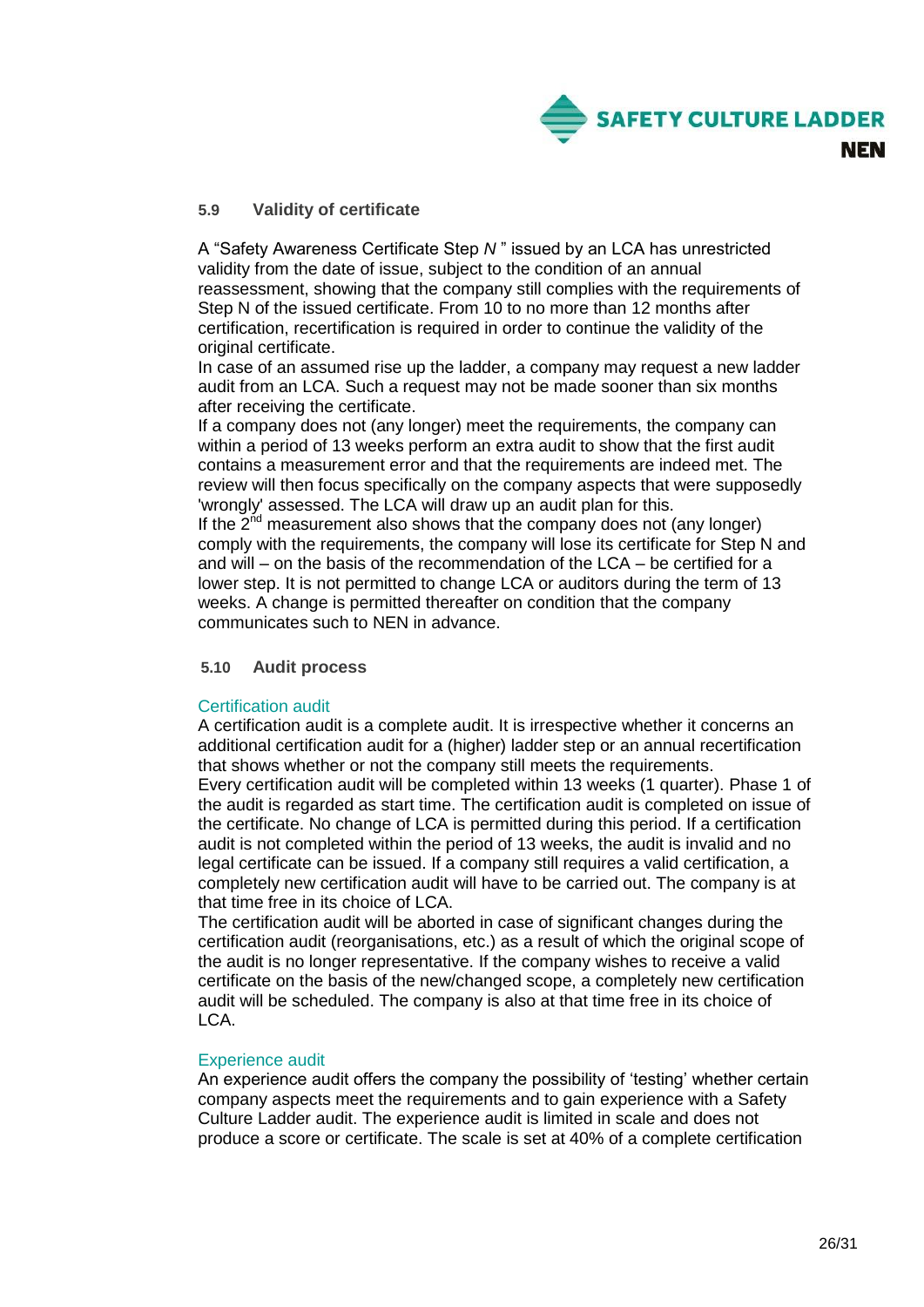

audit with a minimum of 2 man-days per auditor (total of 4 man-days). The audit covers at least the board, management and operational personnel, whereby 1 work visit will be carried out. The experience audit is performed as standard for Step 3. The LCA is not permitted to make any statements with respect to whether or not the requirements of the step have been complied with.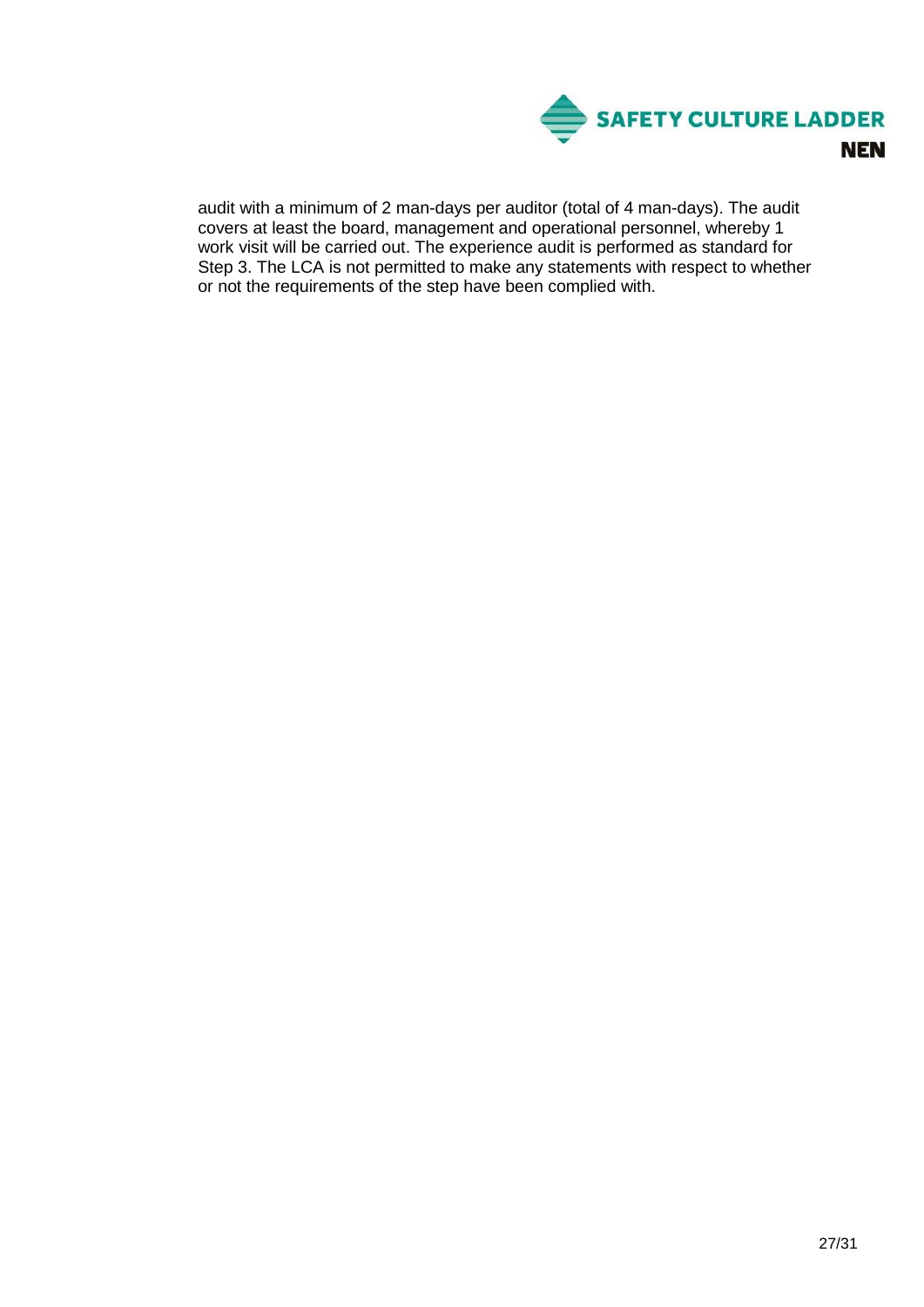

# <span id="page-27-0"></span>6 Organisation

# <span id="page-27-1"></span>**6.1 Who manages the ladder**

ProRail was owner and manager of the Safety Culture Ladder since 2012. Due to the transfer of the management of the safety culture ladder from ProRail to NEN (Netherlands Standardization Institute) the ownership is also passed on to NEN.

As of July 1, 2016 NEN is responsible for it's use, continuous development, management of the certification scheme and the extension to other clients and new sectors.

NEN has established a Board of Stakeholders (BoS) as the main decision making body of the system. And for the operational implementation it has established a technical Committee of Experts (CoE). NEN provides the overall scheme and project management and secretariat.



Figure 5 shows the organizational structure of the Safety Culture Ladder. The composition of the structure of the Safety Ladder is as follows :

- The *Board of Stakeholders* (BoS) acts as the main decision-making body of the system and and governs the the management and development of the Safety Culture Ladder system. The BoS is a broad assembly of procurers, businesses, science institutions and civil society organizations and is led by an independent chairman at board level. The Board consults (interested) clients, contractors and other relevant (professional) organizations on new developments. For the management and development of the Safety Culture Ladder the BoS is supported and advised by the Committee of Experts and NEN.
- The *Committee of Experts* (CoE) is the operational committee of the Safety Culture Ladder. The Committee of Experts is primarily responsible for keeping the certification scheme up to date and functions as the contact for
- 28/31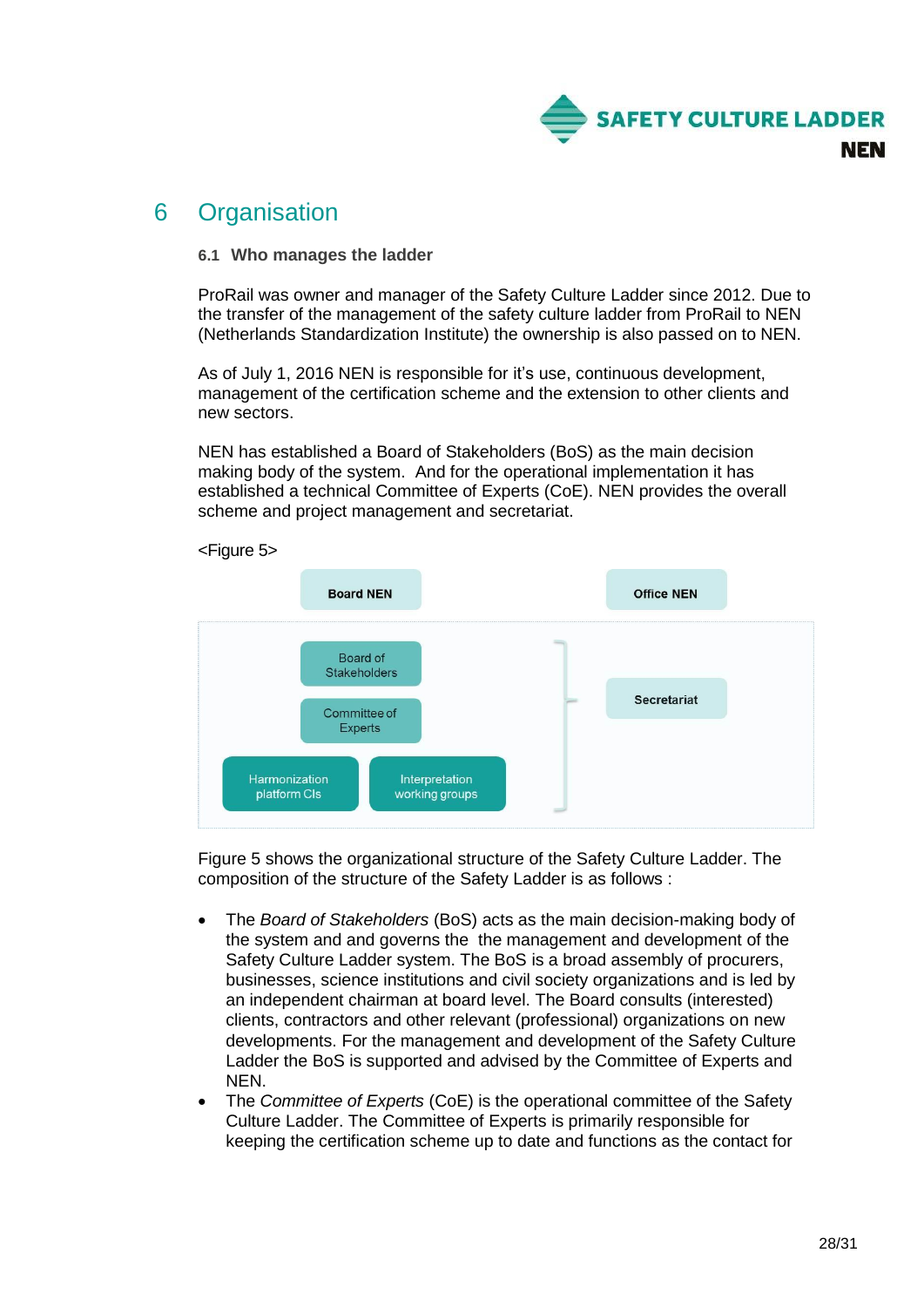

the Ladder Certification Authority (LCA) regarding interpretation issues and other issues. The Committee of Experts is represented by clients and contractors. Members of the Committee of Experts shall be appointed in a personal capacity. In case of organizational changes interested parties may nominate other representatives.

- The *Harmonization Platform CIs* is composed of delegates from LCAs that signed a license agreement with NEN. The delegates need to be involved in the certification process as (lead) auditor or a person who takes the certification decision (assessor). LCAs also assess companies on the basis of this harmonization. Interpretations problems or audit issues can be submitted to NEN by the LCAs together with the company (as a customer of the LCA). If necessary the Manual can be adjusted.
- When necessary an *Interpretation Working Group* can be established in which technical experts from clients, contractors and certifying institutions participate. The Board of Stakeholders must approve the composition of the Working Group. The Working Group members may be part of the Committee of Experts.

# <span id="page-28-0"></span>**6.2 Financing**

The Safety Culture Ladder is a market initiative. The ladder is thus not supported by subsidy or government involvement. The principle of the ladder is that all companies and organisations involved jointly finance the ladder and contribute proportionately to the costs of the ladder, which include the site, the helpdesk, the further development, the supporting of initiatives, the management of the certification scheme, the administration, etc.

Active use of the Safety Culture Ladder thus requires a modest contribution, which will be kept as low as possible.

Contributing parties are all companies and organisations that actively use the ladder as an instrument for:

- Tendering;
- certification of the own company/organisation;
- other commercial activities (such as consultancy, training, research, certification, etc.).

Use of the Safety Culture Ladder should consequently generate sufficient income to ensure that the ladder remains up-to-date and applicable in the future. Income will thus consist of:

- Payments by all companies that undergo certification, per issued certificates and per annual audit.
- Payments by companies who offer paid services and products related to the Safety Culture Ladder.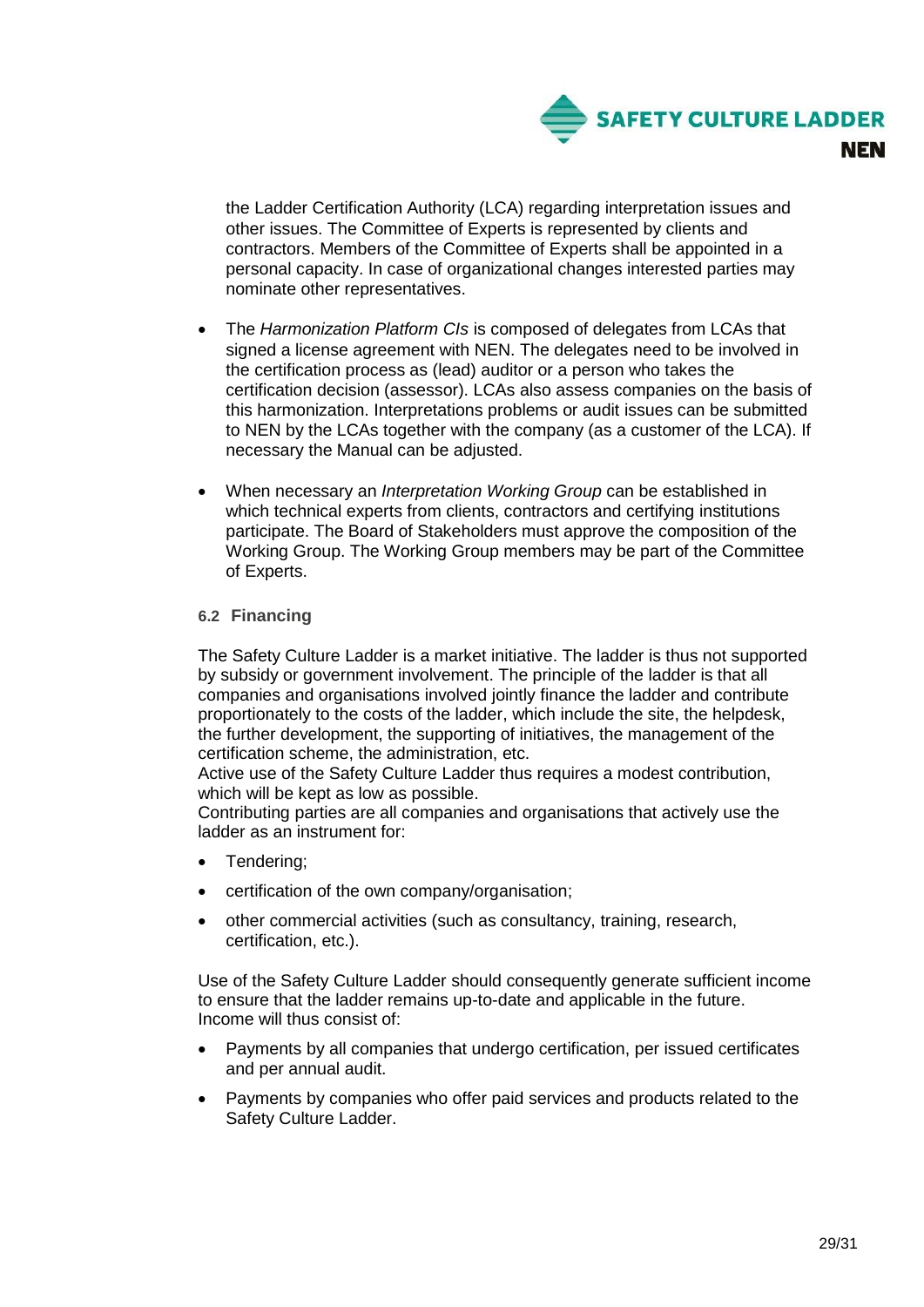

An overview of the payments and tariffs can be found on www.safetycultureladder.org.

# <span id="page-29-0"></span>**6.3 Document/version management**

NEN is responsible for the development and management of the certification scheme and manual of the Safety Culture Ladder. The existing versions are developed and adopted by the Committee of Experts and endorsed by the Board of Stakeholders. Comments and suggestions regarding the documents of the Safety Culture Ladder can be submitted to NEN.

The current versions of the document are published on www.safetycultureladder.org.All previous versions lapse as a result.

# <span id="page-29-1"></span>**6.4 Information and advice**

All required formal information on the certification processes is contained in the manual. The latest version of the Safety Culture Ladder manual as published on www.safetycultureladder.org applies. You are therefore advised to regularly check [www.safetycultureladder.org](http://www.veiligheidsladder.eu/) whether an updated version of the manual applies.

Contact also be sought with any of the recognised LCAs for further information on or support in preparing for certification, etc.

# <span id="page-29-2"></span>**6.5 Complaints**

Complaints, comments and suggestions regarding the scheme or the relevant LCA can be submitted in writing to NEN.